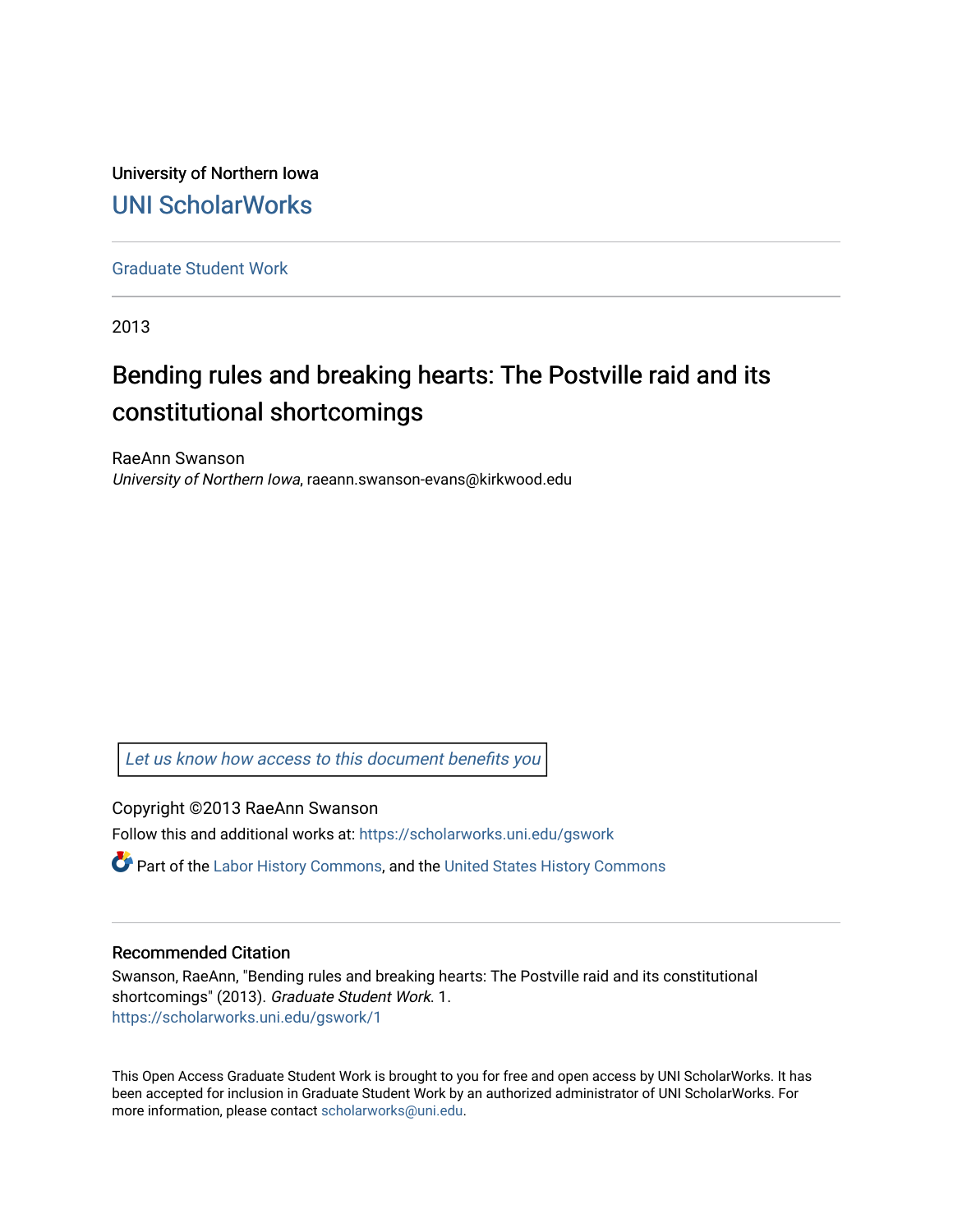Bending Rules and Breaking Hearts:

 $\bullet$ 

The Postville Raid and Its Constitutional Shortcomings

 $\hat{\textbf{z}}$ 

RaeAnn Swanson

Civil Liberties in 20<sup>th</sup> Century America

December 13, 2013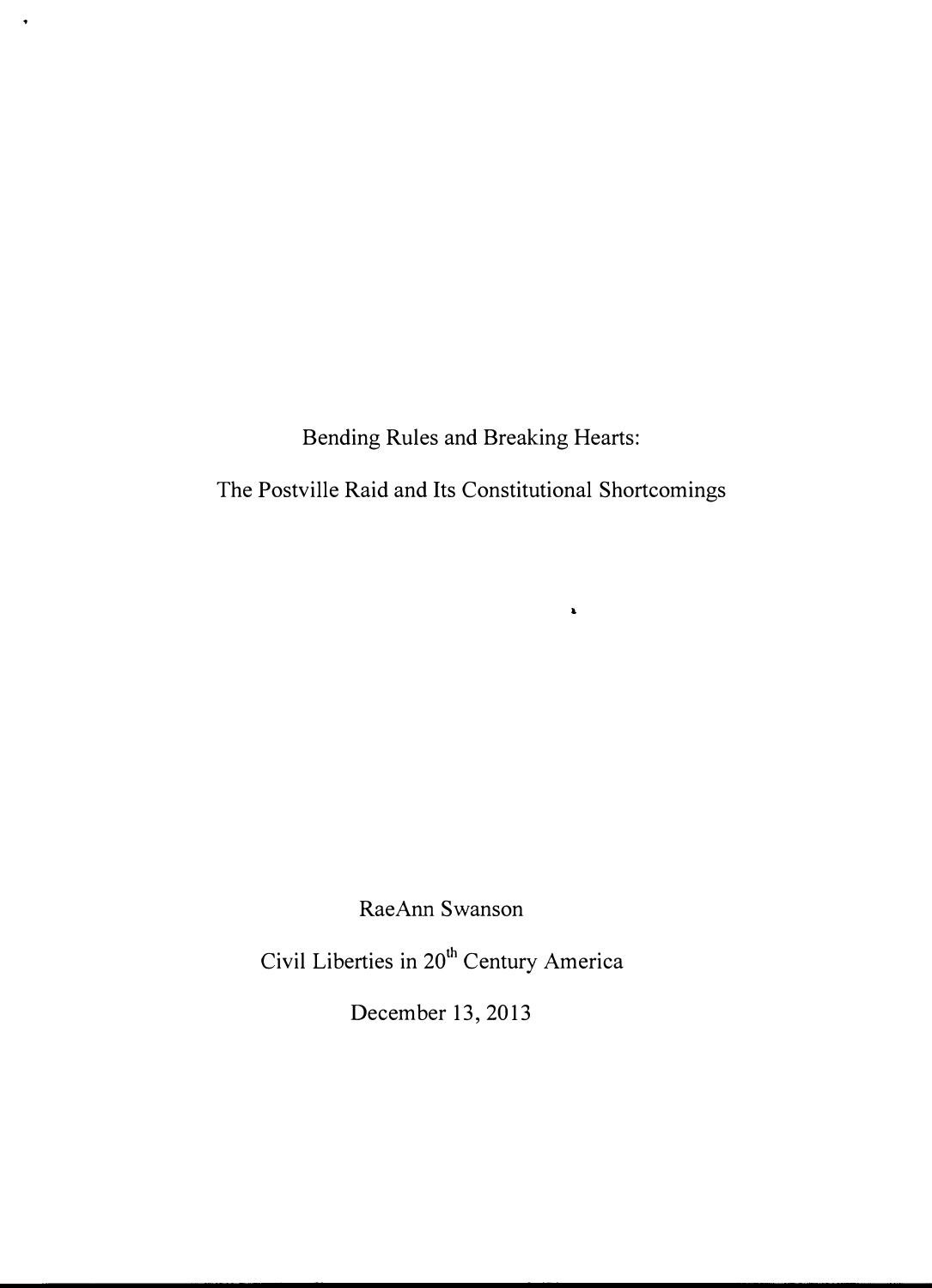Prior to May 2008, Postville, like many other small towns in Iowa, was relatively obscure. The town's claim to fame had been Stephen Bloom's *Postville: A Clash of Culture in the Heartland* published in 2000 and the corresponding PBS documentary "Postville: When Cultures Collide."<sup>1</sup> Both highlighted the growing diversity as Hasidic Jews made Postville their home, a *shtetl* in rural Iowa.<sup>2</sup> The Rubashkin family brought rabbis and their families to Postville

in 1 987 in order to reopen the defunct Hygrade building as a kosher slaughterhouse and meatpacking plant. As the newly named Agriprocessors grew, managers sought employees who were willing to work long, strenuous hours for little pay. Because of the low wages and questionable working conditions, Iowa natives did not want to work at Agriprocessors, and recent immigrants to the United States and undocumented workers filled the employment gap.

For twenty years, Agriprocessors contributed food to the world's kosher populations and employed workers who desperately needed more money. This kept Postville intact and unharmed from the farm crisis and the diaspora other rural Iowa towns experienced. The largest to date worksite immigration raid on May  $12^{th}$ , 2008 at Agriprocessors, forever tied Postville's name with the memory of tragedy and injustice. It also brought to the fore the United States' tenuous immigration policy, exposed the corruption of the pre-packaged Judiciary and Immigration and Customs Enforcement (ICE) process for criminalizing immigrants, and changed the way in which worksite immigration raids are carried out in the United States. Postville's story is one of human struggles, global market demands, post- 9/11 national security concerns, failure of constitutional rights, and community solidarity.

<sup>&</sup>lt;sup>1</sup> Stephen Bloom, *Postville: A Clash of Cultures in the Heartland* (New York: Harcourt, 2000), and Nikki Tundel, Postville: When Cultures Collide (Alexandria, Va.: PBS Video, 2001).

<sup>&</sup>lt;sup>2</sup> Mark A. Grey, Michele Devlin, and Aaron Goldsmith, *Postville, U.S.A.: Surviving Diversity in Small-Town America* (Boston: Gemma, 2009), 26. Postville has been described as a *shtetl,* which is a small town with a large Jewish population.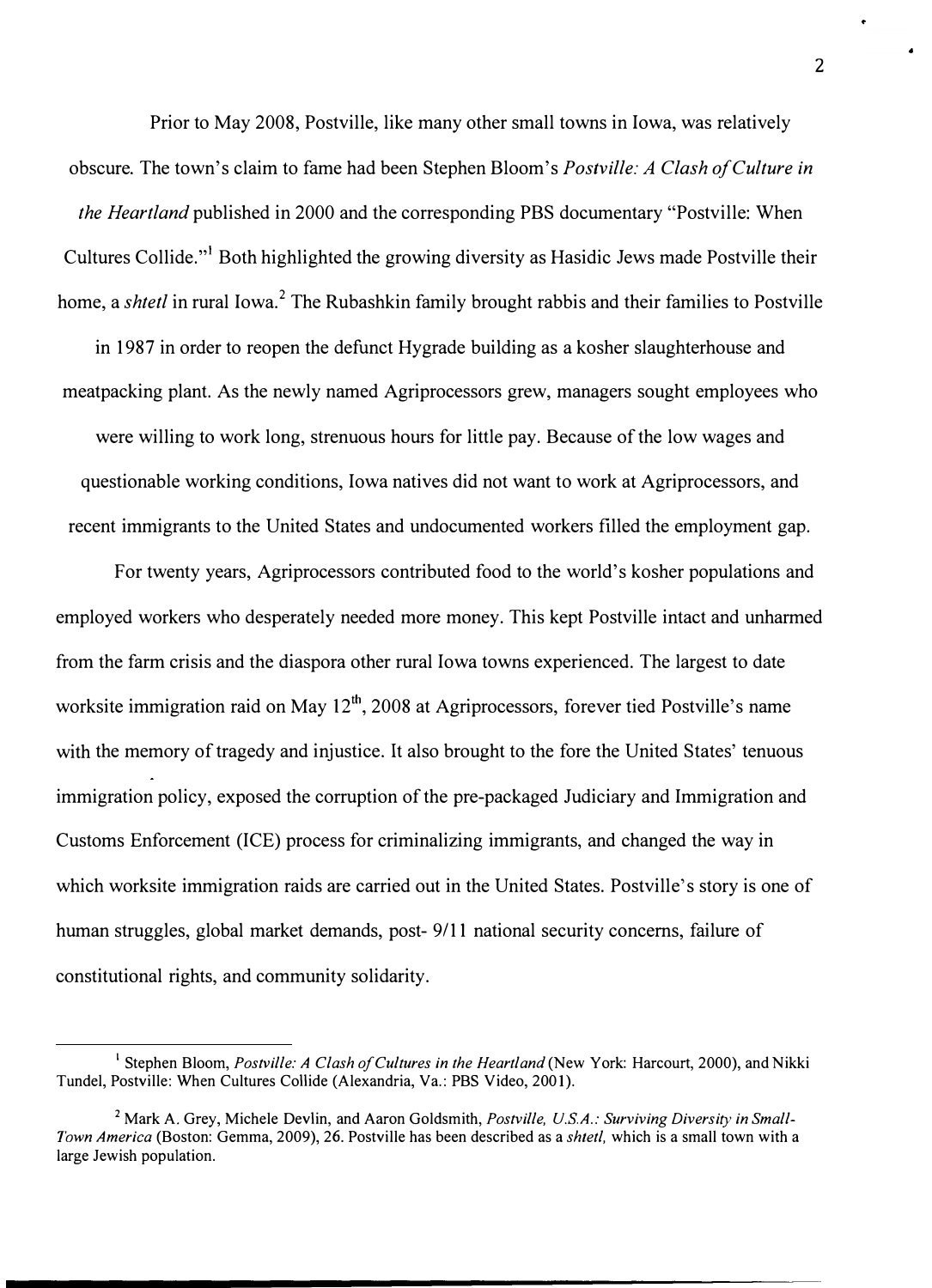### Postville's Changing Economy and Demographic

Founded by Germans and Norwegians in the mid 1800s, Postville experienced its first wave of growth as the railroad came to town. Construction for St. Paul Lutheran Church began in the 1890s. At St. Paul's community members and immigrants who did not speak English could attend church services in German into the 1940s. The *Iowa Volksblatt,* one of the first newspapers in town, continued to feature articles written in German until 1918 when it became the Postville Herald. Two other churches, Community Presbyterian Church and St. Bridgett's Catholic Church, also served the community.<sup>3</sup> The primarily white, Christian demographic of Postville experienced few changes until the late the 1980s.

According to census data, Postville's population steadily grew until 1980. Various factors, such as the economic downturn that began the 1980s farm crisis and the closing of the Hygrade meatpacking plant, contributed to the decline in population from 1,546 in 1970 to 1,475 in 1980.<sup>4</sup> Hygrade Food Products produced the famous Ball Park Franks that remains the only line of products still in production from the company. Hygrade, along with the turkey processing plant, had been the main employer in town. Many of the workers were part of a union that guaranteed safe working conditions and fair wages. Out of economic necessity Hygrade closed its doors in 1980.<sup>5</sup> The town seemed destined to become another casualty of the farm crisis, a midwestem ghost town with no economic prospects. As chance would have it, in 1987 Aaron

<sup>&</sup>lt;sup>3</sup> "City of Postville, Iowa: Hometown to the World," City of Postville, accessed December 1, 2013, http://www.cityofpostville.com/index.html.

<sup>4</sup>"Total Population for Iowa's Incorporated Places: 1850-2000," Iowa Data Center, accessed December 1, 2013, http://data.iowadatacenter.org/datatables/PlacesAll/plpopulation 18502000.pdf.

<sup>5</sup>Erik Camayd-Freixas, *US Immigration Reform and Its Global Impact: Lessons From the Postville Raid*  (New York: Palgrave Macmillan, 2013), 18, and Grey, Devlin, and Goldsmith. *Postville, U.S.A.,* 16.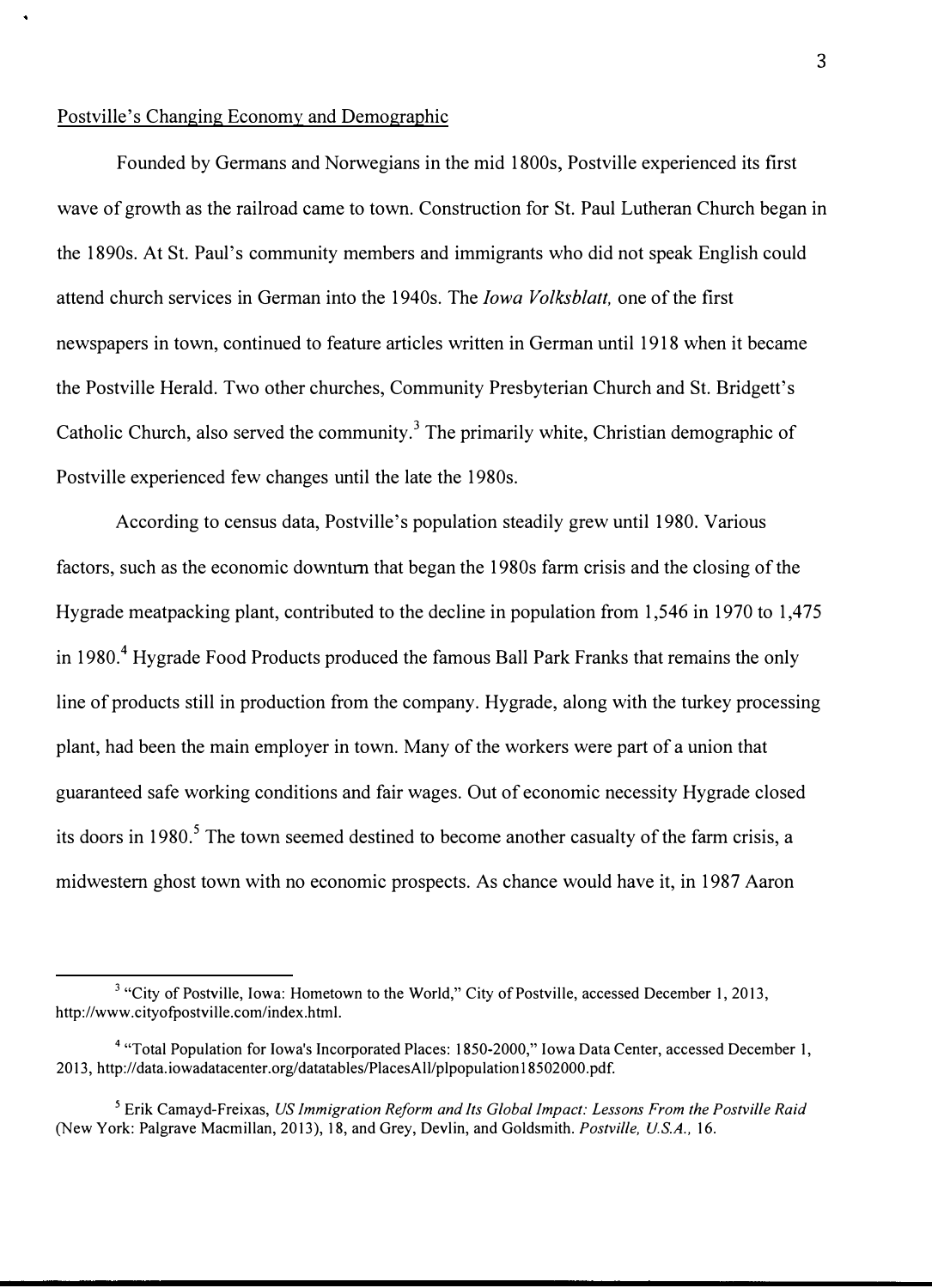Rubashkin, a butcher and businessman from New York, purchased the Hygrade building and repurposed it into a kosher operation.

Rubashkin's decision to enter into the niche market of kosher foods that serve Jewish believers following the strict dietary rules of *kashrut,* saved Agriprocessors from the harsh economic conditions of the 1980s. Because Agriprocessors had no union affiliation, the low wages for long, grueling hours of work, led to a high turnover rates. Many Iowans did not want the jobs available at the plant and management had to look elsewhere to fill the vacancies. The workers willing to take on meatpacking jobs tended to be those with few other employment prospects. Recent immigrants to the United States and undocumented workers with few options fit the bill. As the town adjusted to the demographic change, many community members were proud of the diversity in their small town. One Postville shirt exhibits a globe with the United States flag at the top. Surrounding the globe flew the flags of every country that was represented in Postville at that time, including Germany, Sweden, and Norway are listed Israel, Poland, Mexico, Albania, Bosnia, Czech Republic, Kazakhstan, Ukraine, Russia, Philippines, Bangladesh, and Guatemala.<sup>6</sup>

Postville soon gained another house of worship, a Synagogue. By 2000, 36 rabbis lived in Postville, more per capita than any other city in America.<sup>7</sup> The population had risen from  $1.472$ in 1990 to 2.273 in 2000.<sup>8</sup> As Postville began to receive national recognition for its unprecedented diversity in rural Iowa, the town struggled to provide services for the influx of new people. Schools hired interpreters, a soccer league began, KPVL the Postville Radio station

<sup>&</sup>lt;sup>6</sup> "Postville Project: Taste of Postville," The Postville Project Digital Collection, accessed December 1, 2013, http://cdm15897.contentdm.oclc.org/cdm/compoundobject/collection/post/id/474/rec/2.

**<sup>7</sup>**Bloom, *Postville,* 22.

**<sup>8</sup>**"Total Population for Iowa's Incorporated Places: 1850-2000," Iowa Data Center, accessed December 1, 2013, http://data.iowadatacenter.org/datatables/PlacesAll/plpopulation 18502000.pdf.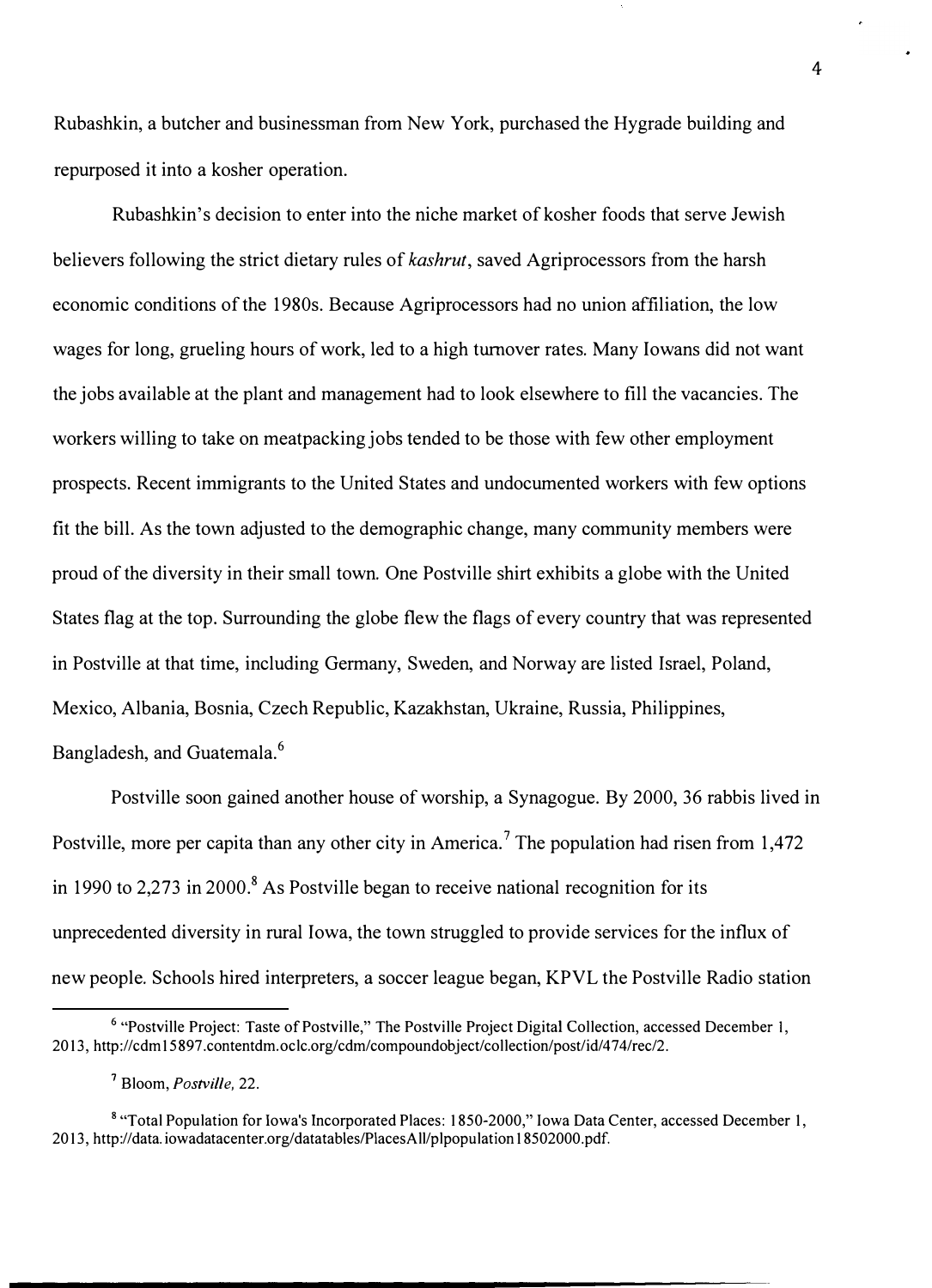featured programs in Hebrew, Spanish, Russian, and English, and the Taste of Postville was created to celebrate the town's diverse inhabitants.**9** The Taste of Postville event became particularly popular, drawing large crowds from surrounding communities, Iowa at large, and eventually from different states. The event began in 1998 with the Gazette stating "Over 1,000 "tasters" enjoyed food from countries around the globe. Many vendors ran out of food early as the crowds were larger than anticipated .... The event surely acquainted guests with our melting pot of... cultures."<sup>10</sup> Businesses in Postville such as Tindel Shoes, the real estate agencies, Moore's IGA (the local grocery store), and many others benefited from the influx of workers at Agriprocessors. Churches began holding special services in Spanish for people from Central America. New grocery stores, one that carried kosher foods and one that catered to Somalian people, opened in town. A Mexican restaurant, Sabor Latinos, and a few clothing stores were also added to Main Street.

Given the swift population and demographic change and the lack of understanding between languages and culture, problems arose. Many Postville residents were unhappy with the seemingly untidy yards of Jewish families. Many people in Postville kept their grass meticulously mowed, children's toys put away, and had gardens or landscape scenes in their front yard. Driving and parking also became an issue between Postville natives and Jewish people. Many people in Postville expected slow and courteous driving, while many Jewish people were used to city driving. Others complained that front yard parking should not be tolerated. Some people voiced concerns that their Jewish neighbors did not seem neighborly enough. Because of the strict dietary rules and rules of modesty for the women, Jewish people

<sup>9</sup>Grey, Devlin, and Goldsmith. *Postville, U.S.A.,* 45-47.

<sup>&</sup>lt;sup>10</sup> "Taste is BIG Success," *The Postville Herald-Leader* (August 16, 1998).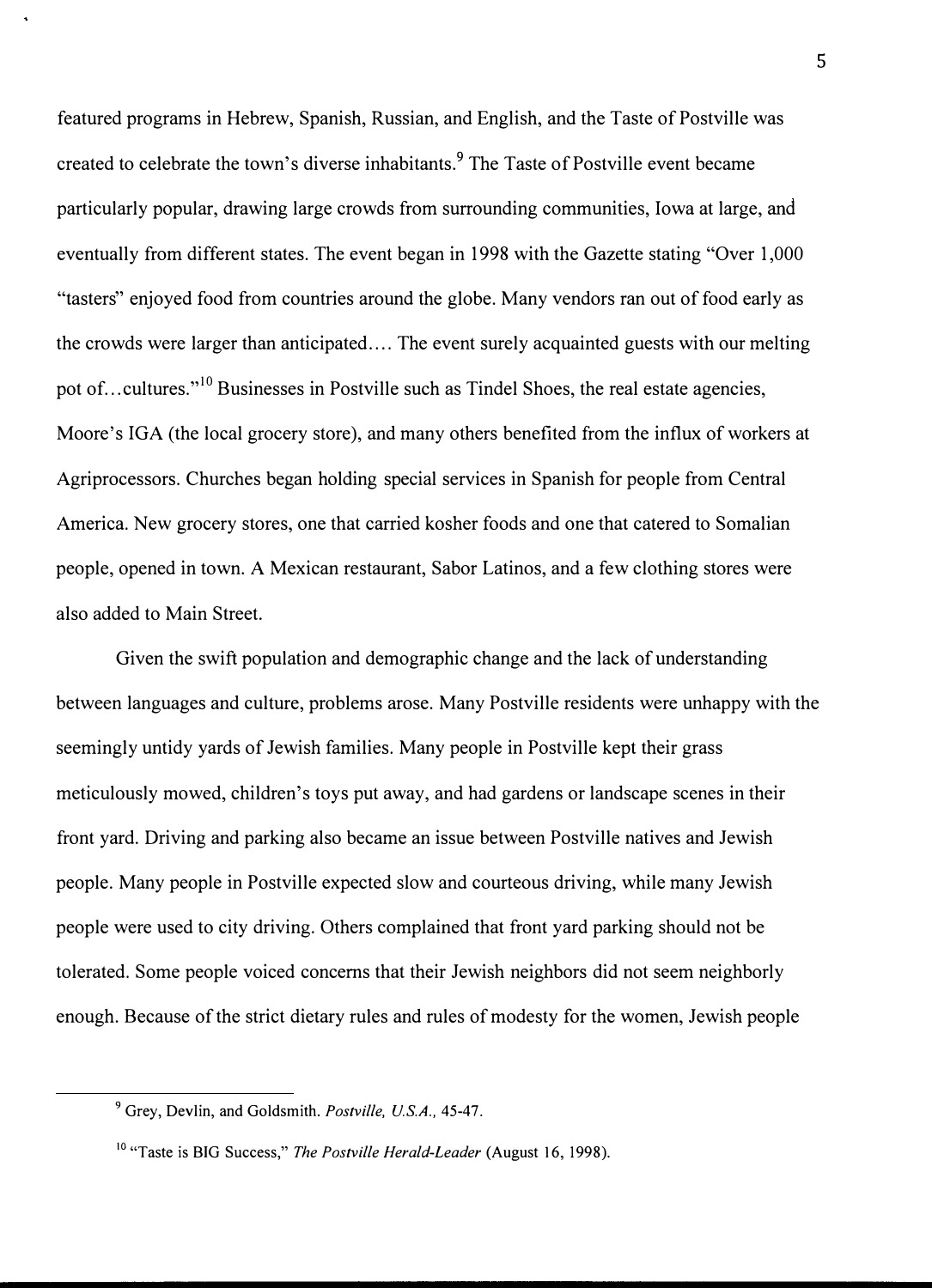tended to act standoffish which some interpreted as rude or snobbish.<sup>11</sup> While the differences and struggles deserve mentioning, many were minor issues that were eventually worked out or ceased to be important as the community adapted to the demographic change.

After 2000, the majority of new workers at Agriprocessors came from Latin America, specifically Guatemala. Guatemala had been plagued with a violent internal conflict for 36 years that had raged from 1946 to 1996. People were tortured, villages were burnt down, and acres of fields were destroyed. Further complicating Latin American conditions were the free trade agreements negotiated with the United States. As cheap, subsidized corn inundated Latin America, local famers could not compete, thus displacing thousands of workers. Many Guatemalans had grown up working for meager wages, unable to go to school. The possibility of higher paying employment in the United States prompted many to risk the journey.<sup>12</sup> Often, only a husband or young male would travel and send money back to family or relatives. Towns with a strong economic link are called "sister cities."<sup>13</sup> Sisters cities are created when many people from one town or area leave to seek employment in the other town and send money earned there, remittances, back. These towns have a symbiotic relationship in which the success of one town is the success of both.

While Agriprocessors' workers still came from numerous countries, Postville's strongest links were between small villages in Guatemala such as San Jose Calderas and El Rosario.<sup>14</sup> Families that stayed in Guatemala often depended on the money they received from Postville for

<sup>11</sup>Bloom, *Postville,* 48-50.

<sup>12</sup>Camayd-Freixas, *US Immigration Reform and Its Global Impact,* 90-92.

<sup>&</sup>lt;sup>13</sup> Mark A. Grey and Anne C. Woodrick, "Unofficial Sister Cities: Meatpacking Labor Migration Between Villachuato and Marshalltown, Iowa," *Human Organization,* 61 (Winter 2002).

<sup>14</sup>Tony Leys, "Hope at Any Cost," *Des Moines Register,* November 26, 2008.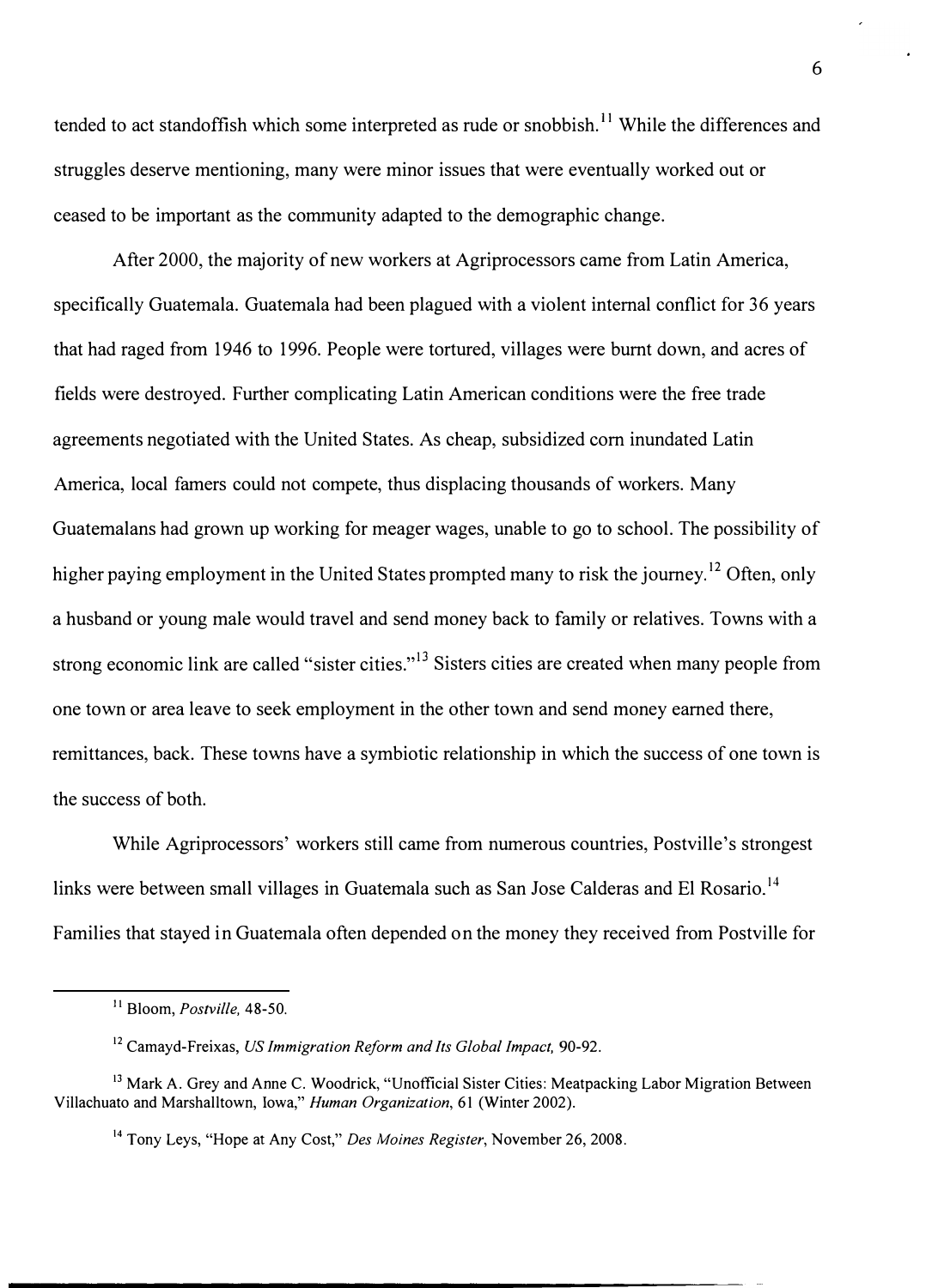their survival. Also, people would write home about Postville and others from the same community would be encouraged to come. In order to leave, immigrants generally had to get a loan from a bank if they had credit or a private moneylender. For many, failure to make payments on the loan meant the loss of their home. The risk was often seen as necessary sacrifice in order to get children or family members out of the endemic cycle of poverty in places like Guatemala.<sup>15</sup> Sometimes whole families would migrate to Postville, and often both parents would work at Agriprocessors.

#### ICE and the Agriprocessors Raid

After the September 11th, 2001 terrorist attack of the Twin Towers, illegal immigration was perceived by many Americans as a threat to national security. To handle the crackdown on illegal immigration, the Department of Homeland Security implemented a new agency in 2003, Immigration and Customs Enforcement (ICE). Erik Camayd-Freixas, an interpreter at the Agriprocessors worker's trials and a Florida International University professor, noted that ICE drafted a plan titled *Endgame: Detention and Removal Strategy for a Secure Homeland,* with the goal of 100 percent removal of all deportable aliens.<sup>16</sup> ICE described its mission as one to protect and maintain the safety of American society. This mission served to qualify ICE's massive budget allowances and increasing number of raids, criminalizations, and deportations during the Bush-Cheney administration.

Prior to 2001, undocumented workers were typically charged with immigration violations and immediately deported. The Identity Theft Penalty Enhancement Act of 2004 made

<sup>&</sup>lt;sup>15</sup> Greg Brosnan and Jennifer Szymaszek, "In the Shadow of the Raid," MCO Film Works, 2009.

<sup>&</sup>lt;sup>16</sup> Camayd-Freixas, *US Immigration Reform and Its Global Impact*, 159.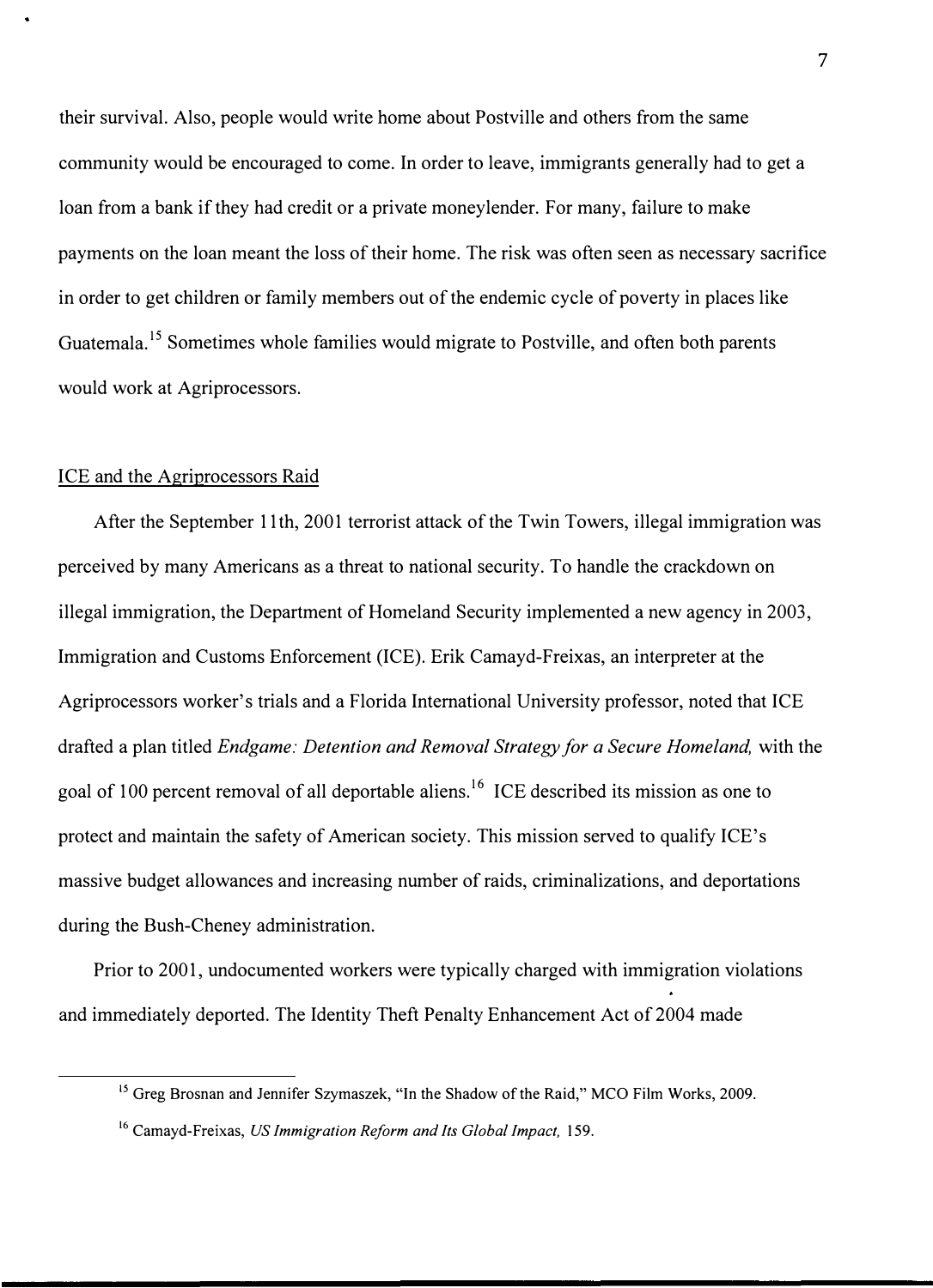knowingly transferring, possessing, or using identification that legally belonged to someone else a federal felony with a mandatory two to ten year prison sentence. In worksite raids, ICE began charging undocumented workers in possession of social security numbers belonging to other people with identity theft. In 2007, ICE arrested 863 immigrants on criminal charges. From the May 12th, 2008 raid on Agriprocessors ICE made nearly 300 arrests in one month.<sup>17</sup>

The government had been watching Agriprocessors for several years. In 2004, for example, the United States Department of Agriculture, USDA, and the Environment Protection Agency, EPA, looked into allegations of animal cruelty and pollutants that exceeded legal limits at Agriprocessors.<sup>18</sup> Iowa Occupational Safety and Health Administration (IOSHA) cited six violations against Agriprocessors in 2006 and 39 violations in  $2008$ <sup>19</sup>. The Social Security Association sent Agriprocessors hundreds of 'no-match' letters detailing the number of workers using social security numbers not legally issued to them. As many as 737 Agriprocessors workers were using social security numbers not legally issued to them, 590 of the numbers belong to actual people, but only one number was reported as stolen.<sup>20</sup> ICE used the numbers to petition for criminal arrest warrants, eventually receiving 697 warrants for Agriprocessors workers.

At the time of the raid, the Iowa Department of Labor was conducting an inquiry into child labor at the plant. When word of a possible raid reached other government agencies the United Food and Commercial Workers Union's Vice President purportedly wrote a letter to ICE

<sup>&</sup>lt;sup>17</sup> Peter R. Moyers, "Butchering Statues: The Postville Raid and the Misinterpretation of Federal Criminal Law," Seattle University Law Review 32 (2009): 654.

<sup>&</sup>lt;sup>18</sup> Moyers, "Butchering Statues," 655.

<sup>&</sup>lt;sup>19</sup> "Agriprocessors Report," United Food and Commercial Workers Union, accessed December 7, 2013, 9-10, http://www.lexisnexis.com/Community/immigration-law/cfsfilesystemfile.ashx/ \_ key/CommunityServer.Components.SiteFiles/ImmigrationLawPDFs/ Agridoc 1.pdf.

<sup>&</sup>lt;sup>20</sup> Moyers, "Butchering Statues," 659-660.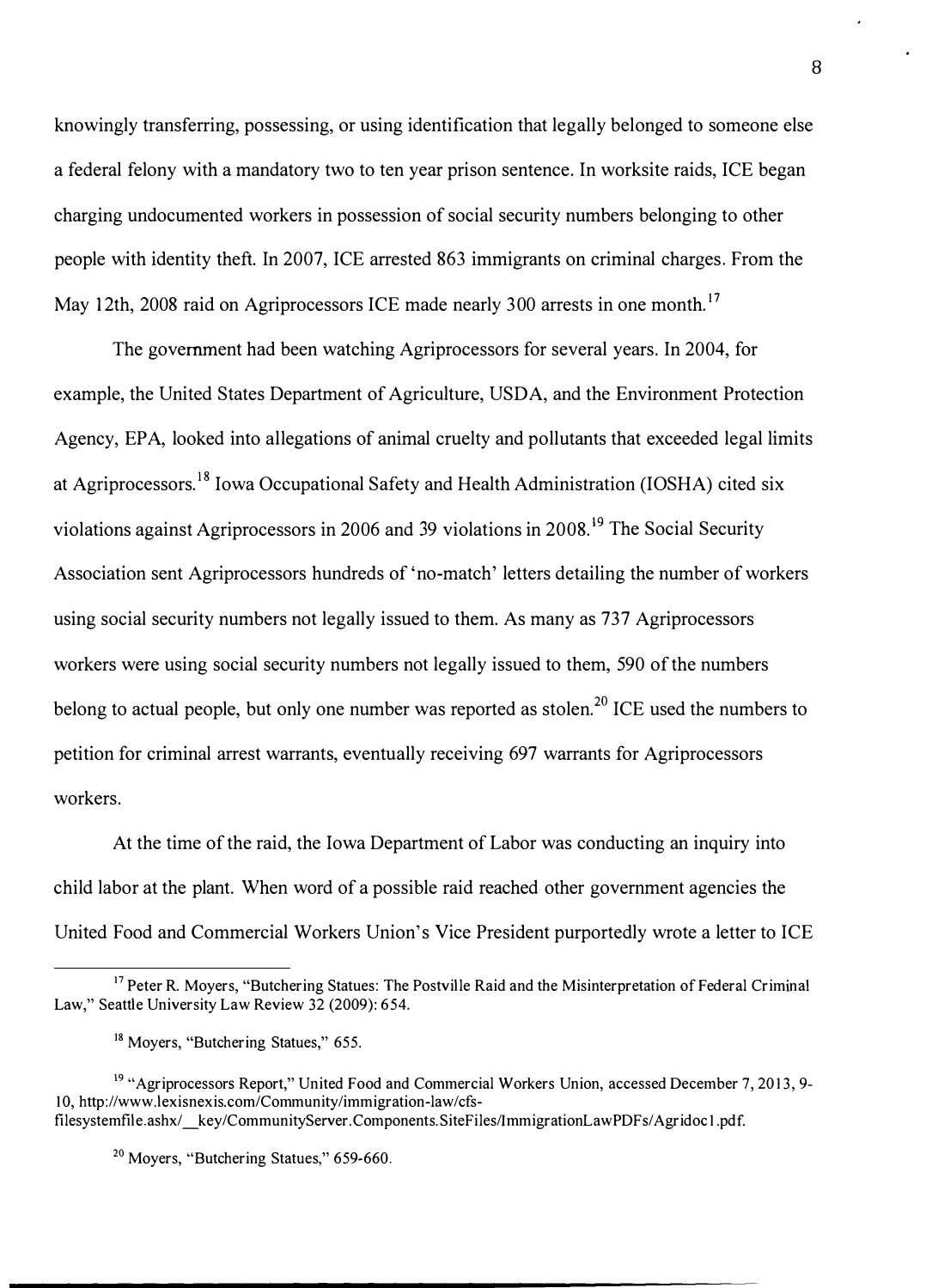stating, "any potential ICE action could not only have a chilling affect over the existing workforce...ICE action could also result in employees leaving the plant...thereby interfering with the Department of Labor's investigation that could ultimately uncover unscrupulous employer acts."<sup>21</sup> Had the Department of Labor investigation continued, the 96 fake identification cards found in the Agriprocessors Human Resources office would have been made known to the public. Although the fake identification cards were found shortly after the May 12th raid, the information was withheld until two months after sentencing the workers. The raid and subsequent trials would have taken a different tone had the information came out earlier.<sup>22</sup>

In Waterloo, government personnel transformed the National Cattle Congress, the area used to show and house animals at county and local fairs, into a housing area. Workers at the site were tight-lipped about what the facility would be used for. Some people guessed a drill in case of an natural disaster, others remembered the 2006 Swift&Co. raid on Marshalltown and thought about the nearby communities known to have undocumented workers. On the morning of May 12, 2008, Postville residents rose as on any other day. Many began their long day of work at Agriprocessors. At 10:00 that morning, Pedro Arturo Lopez Vega, an 8<sup>th</sup> grade student, peered at the helicopters circling over Postville with his classmates. He crumpled at his desk when he realized immigration enforcement might be in town. Everyone, including Pedro, knew where the helicopters, police cars, and detention buses were headed. His mother had gone to work that morning at Agriprocessors.<sup>23</sup>

<sup>&</sup>lt;sup>21</sup> "Agriprocessors Report," United Food and Commercial Workers Union, accessed December 7, 2013, 11, http://www.lexisnexis.com/Community/immigration-law/cfsfilesystemfile.ashx/ key/CommunityServer.Components.SiteFiles/ImmigrationLawPDFs/Agridoc1.pdf.

<sup>22</sup>Camayd-Freixas, *US Immigration Reform and Its Global Impact,* 83.

 $23$  Luis Argueta and Vivian Rivas, "AbUSed: the Postville Raid," Maya Media, 2010.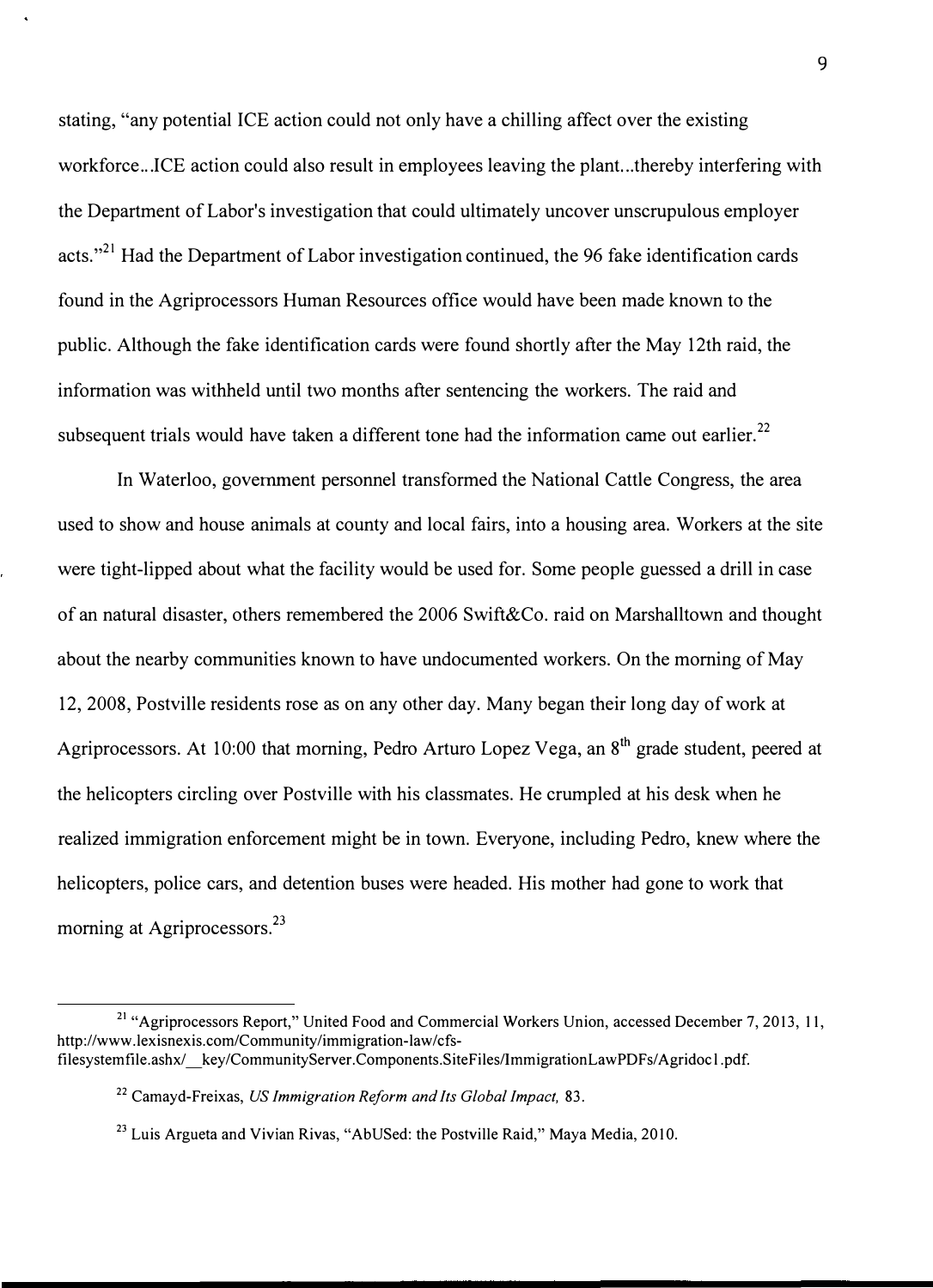The scene at Agriprocessors was filled with unimaginable chaos and fear. Women and men were shouting "La Migra! La Migra!" People hid and ran wherever they could. One man was so scared he began to run forgetting the long, sharp knives in his hands. An ICE agent pushed him, causing severe injuries to his leg, but the agent continued to shackle him without seeking medical help.<sup>24</sup> Some women workers cried for their children and others thought of the family members they had been supporting in Mexico, Guatemala, or the Ukraine. Agents taunted the workers, saying things like 'go back to your country,' and 'who wants shackles?'<sup>25</sup> ICE agents rounded up the workers, shackled them on the ankles, waists, and wrists, and took them outside to board the buses that transported them to Waterloo.

## National Cattle Congress and Unconstitutional Trials

When the buses arrived at the National Cattle Congress later in the day on May 12, the 389 workers were taken to the McElroy Auditorium where computers and finger print scanners were set up to process them through the makeshift judicial and prison system that the government had manufactured. In order to keep anyone from getting in or out of the National Cattle Congress, ICE agents, FBI, and US marshals patrolled the grounds night and day. They set up trailers and buses around the buildings, allowing them to keep a close watch on the detainees and the gates. The agents did not want anyone to come in or to get out. Judges and clerks used doublewide trailers on the premises for their temporary offices during the proceedings. The Pepsi Pavillion was converted into the ICE command center, and the Electric Park Ballroom became

<sup>&</sup>lt;sup>24</sup> Erik Camayd-Freixas, Affidavits of Two Guatemalan Prisoners From the Postville Raid, Testimony of Mardoqueo Valle Callejas, November 15, 2008.

<sup>25</sup> Erik Camayd-Freixas, Affidavits of Two Guatemalan Prisoners From the Postville Raid, Testimony of Marvin Danilo Perez-Gomez, November 15, 2008.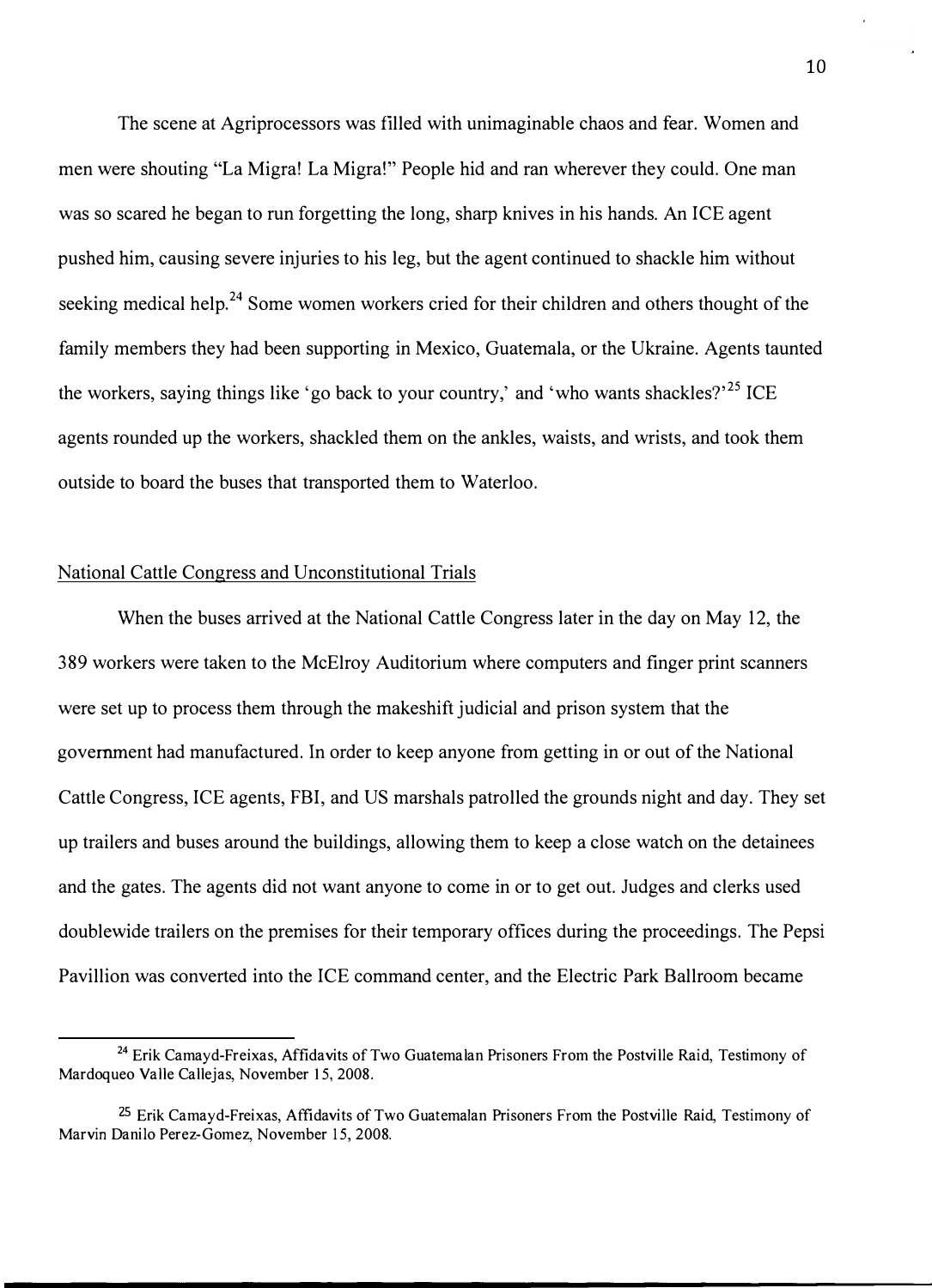the courtroom. Chain link cages surrounded the holding center set up in Estel Hall for the detainees, but the workers remained shackled at the wrists and ankles. Some workers were deprived of their shoes and sweatshirts upon entering the unheated, concrete building.<sup>26</sup> A video released by ICE to pacify the public's discontent over the secretive procedure occurring at the National Cattle Congress showed games, televisions, and phones that the workers supposedly had access to.<sup>27</sup> Only after the trials did the public learn that those amenities were for the guards.

The process at the National Cattle Congress needed to be quick because the detention center had never received official sanction from the Department of Justice and the Board of Prisons as a detention center. Thus, two days were afforded for the arraignment before the workers were sent to jails and prisons throughout Iowa to await their charges. Before the raid, ICE, the U.S. Attorney's Office, and the Northern Iowa District Court collaboratively prepared a binder for defense attorneys that contained charges, plea bargains, forms for waiving the right to grand jury indictment, and scripts on how to inform their clients and lead them through the process.<sup>28</sup> The defense attorneys contacted were asked to take two weeks off their schedule, but were not informed of specifics until they arrived on site. Rockne Cole, a defense attorney, declined to work on the case because he believed the collaboration and pre-packaged trials were unethical.<sup>29</sup>

<sup>&</sup>lt;sup>26</sup> Camayd-Freixas, *US Immigration Reform and Its Global Impact*, 50-51.

<sup>&</sup>lt;sup>27</sup> "Cattle Congress Detention Facility for Postville Raid," Gazetteonline, video, accessed December 7, 2013, http://www.youtube.com/watch ?v=qAm-H8B514g.

<sup>&</sup>lt;sup>28</sup> Amalia Greenberg and Shanti Marin, "How Ice Threatens the Ethical Responsibilities of Kev Players in Worksite Raids: Postville Study," *Human Rights Brief,* 16 (2008), 16-17, and American Civil Liberties Union, "Government "Manuel" Distributed to Iowa Defense Lawyers," July 31, 2008, https://www.aclu.org/immigrantsrights/govemment-manual-distributed-iowa-defense-lawyers.

 $29$  Rockne Cole to Zoe Lofgren, July 24, 2008, http://graphics8.nytimes.com/packages/pdf/national/ColeLetter.pdf.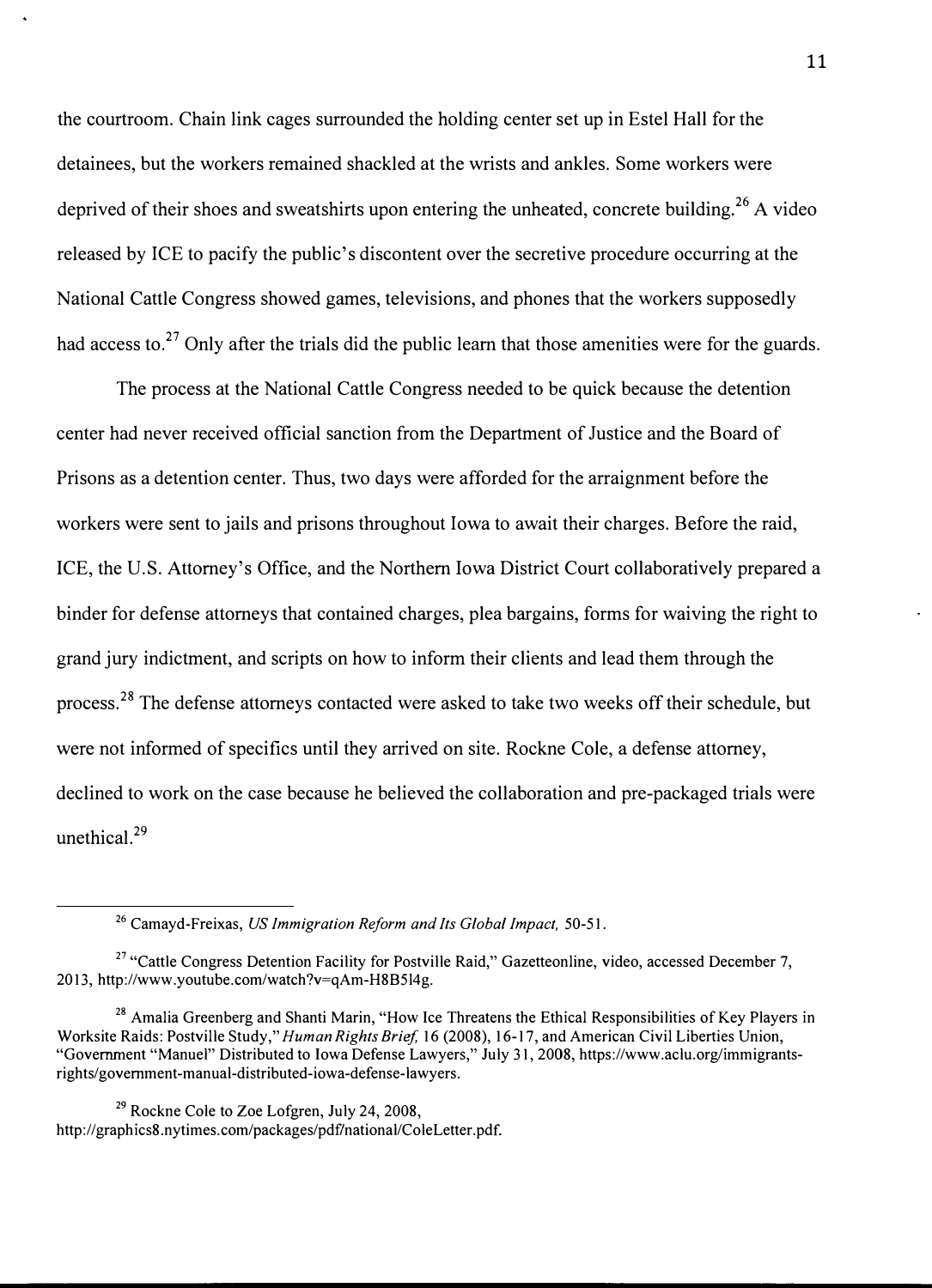The detained workers spent the night of May  $12<sup>th</sup>$  in Estel Hall, but ICE agents would not allow them to sleep. Agents also made the workers eat the meager portions of food and water while in shackles. After keeping the workers awake for nearly 20 hours, and without a lawyer present, Agents presented the workers with an option: sign the form waiving their right to a grand jury indictment or do more time in jail. When one man asked to see a lawyer, agents threatened him saying, "If you don't sign, you're going to be forgotten in this country."<sup>30</sup> The next morning arraignment began. Defense attorneys, who had an average of 17 clients apiece, had little or no time to meet with their clients beforehand. Some attorneys met their clients in makeshift rooms but with language barriers and few interpreters, as well as ICE agents listening, the meetings did little to help the clients. The workers, still shackled, were filed through the charging in groups of ten.<sup>31</sup> The workers were then bused to county jails throughout Northern Iowa to await their next orders.

Defense attorneys were finally able to meet with their clients in the county jails. The meetings consisted of trying to explain the charges and giving the workers their options. The court had charged them with aggravated identity theft, but offered the workers an 'exploding' (not available after seven days) plea agreement for a lesser charge. The workers had a choice between pleading guilty of knowingly using a false social security number, serve five months in prison, and be deported, or they could plead not guilty, take their chances in court, and possibly serve two to ten years in jail if they were convicted of aggravated identity theft. In other words

<sup>&</sup>lt;sup>30</sup> Erik Camayd-Freixas, Affidavits of Two Guatemalan Prisoners From the Postville Raid, Testimony of Mardoqueo Valle Callejas, November 15, 2008. By forgotten in this country the agent meant forgotten or lost in the United State's prison system.

<sup>31</sup>Camayd-Freixas, *US Immigration Reform and Its Global Impact,* 53-54.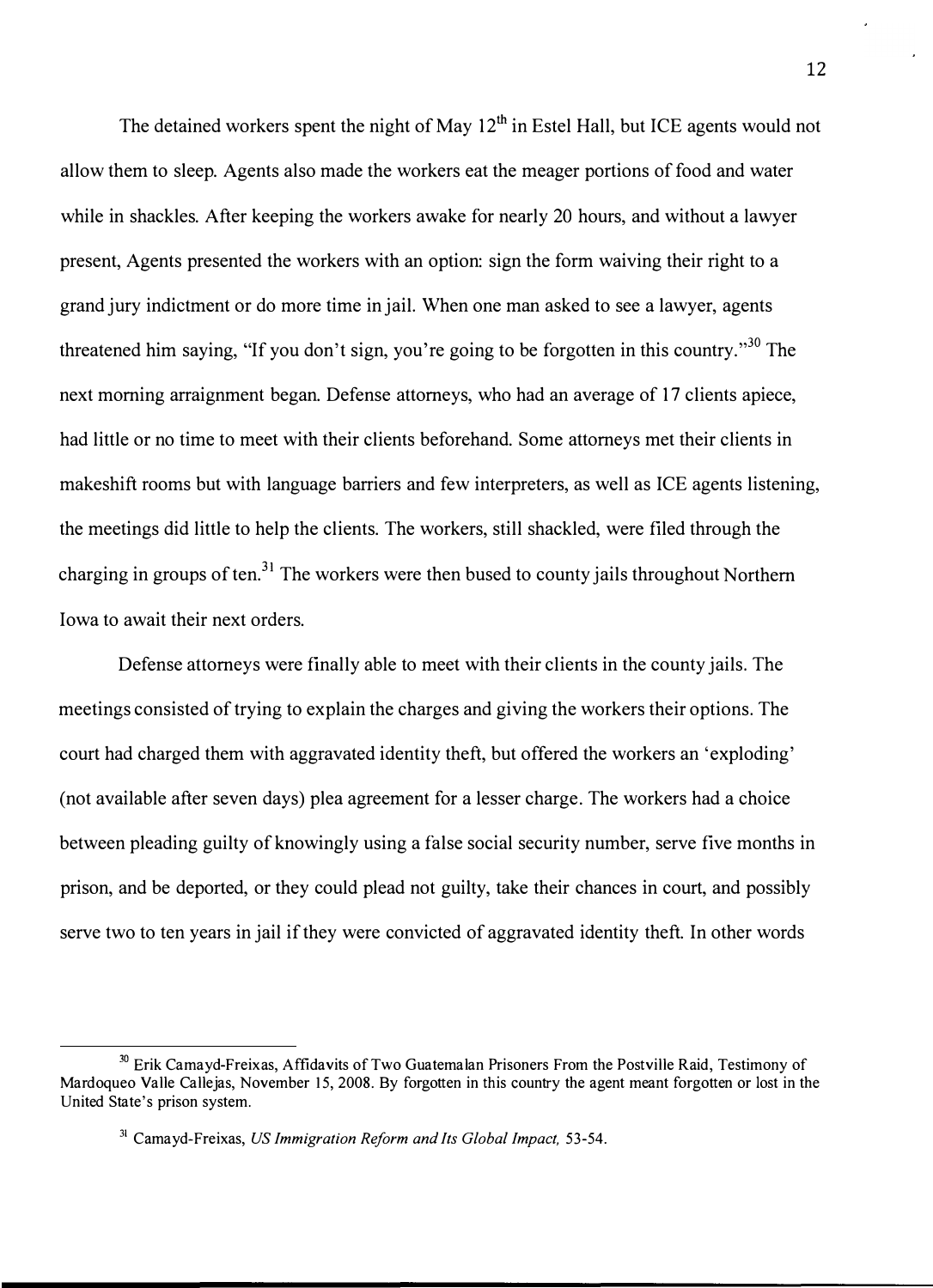the workers, many of whom had family members depending on them for survival, had no real choice.

Pointing at the nine-digit number on an employee's record, a defense attorney asked his client, "Do you know what this number is?" The client replied no.**32** As attorneys met with their clients, they found that many could not read or write English or Spanish, their native tongue being a dialect of the 24 recognized Mayan languages.**33** Because of the widespread illiteracy, many of the workers said the human resources manager helped them fill out their employment papers. When attorneys asked their clients directly if they knew what social security numbers were, many said no. The inconsistency between the court's charges and the worker's lack of knowledge led many attorneys and interpreters to draw the conclusion that the workers were innocent of the charges against them.<sup>34</sup> However, none of the workers wanted to spend time on a trial and the possibility of a two to ten year jail sentence deterred many from pleading not guilty. Of the 389 people arrested at the Postville Raid, 56 people, mostly women, were sent back to Postville with ankle tracking devices, 27 people received probation deportation because the social security number they had used did not match an actual person, and 270 people received five months in prison or more. $35$ 

Erik Camayd-Freixas worked as an interpreter throughout the trials and was present at many of the attorney client meetings. He became outraged by the unconstitutional legal

<sup>32</sup>Camayd-Freixas, *US Immigration Reform and Its Global Impact,* 62.

<sup>&</sup>lt;sup>33</sup> "Mavan Languages: Our Diverse Culture," The Guatemalan-Maya Center, accessed December 8, 2013, http://www.guatemalanmaya.org/index.php?q=featured/mayan-languages-our-diverse-culture.

<sup>34</sup>Camayd-Freixas, *US Immigration Reform and Its Global Impact,* 62.

<sup>&</sup>lt;sup>35</sup> Erik Camayd-Freixas, "Immigrant Rights and American Values: Seeing With New Eyes, Postville: An Interpreter's Experience," Lecture, Cedar Falls, Iowa, March 9, 2010, http://www.arch.pvt.kl2.ia.us/HispanicMinistry/pdf/immigrationflyer.pdf.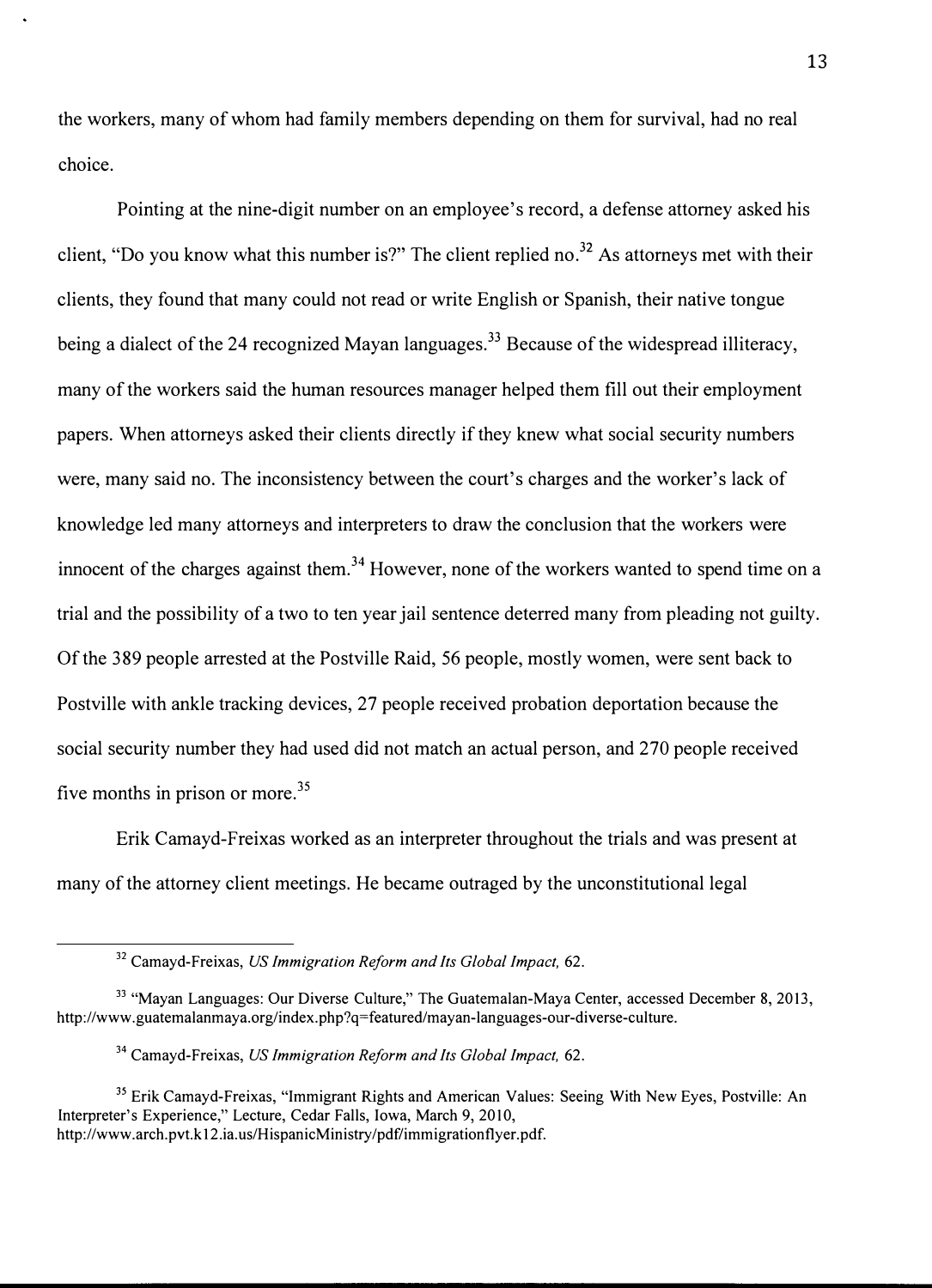proceedings brought on by the large-scale Postville raid, and was the first person who publically spoke out about the injustices in a New York Times article.<sup>36</sup> He later traveled across Iowa presenting a lecture title "Immigrant Rights and American Values: Seeing With New Eyes, Postville: An Interpreter's Experience." In the lecture Camayd-Freixas noted that the courts had trammeled the fourth, fifth, sixth, and eighth amendment rights of the undocumented workers.

Among the rights guaranteed by the Fourth Amendment are the right to be secure against unreasonable searches and seizures, including personal papers, and that warrants can be issued only upon probable cause. Camayd-Freixas argued that ICE did not have adequate probable cause to obtain over 700 warrants, when only one of the social security number was reported stolen. The Fifth Amendment states that people have a right to a Grand Jury indictment, are entitled to due process of the law, and private property will not be taken without compensation. The workers were presumed guilty, deprived of sleep and food for nearly 20 hours, and coerced by agents who told them to think of their starving families to sign a form waiving their right to a Grand Jury Indictment without counsel.

Workers were denied a speedy trail and the assistance of counsel, which constituted a blatant disregard of their Sixth Amendment rights. Workers signed the waivers and plea agreements with the understanding that had they not cooperated, ICE agents would make them stay in jail much longer than the five months for pleading guilty. Under fear that ICE agents would carry through with their threats and with concern for the welfare of their families, the workers rushed through the process without complete understanding. This partial understanding was further complicated by the fact that the workers were not allowed to see immigration lawyers. Their criminal defense lawyers were unaware of the serious immigration consequences

**<sup>36</sup>**Erik Camayd-Freixas, "Interpreting after the Largest ICE Raid in US History: A Personal Account," *The New York Times* (July 14, 2008) http://graphics8.nytimes.com/images/2008/07/l 4/opinion/14ed-camayd.pdf.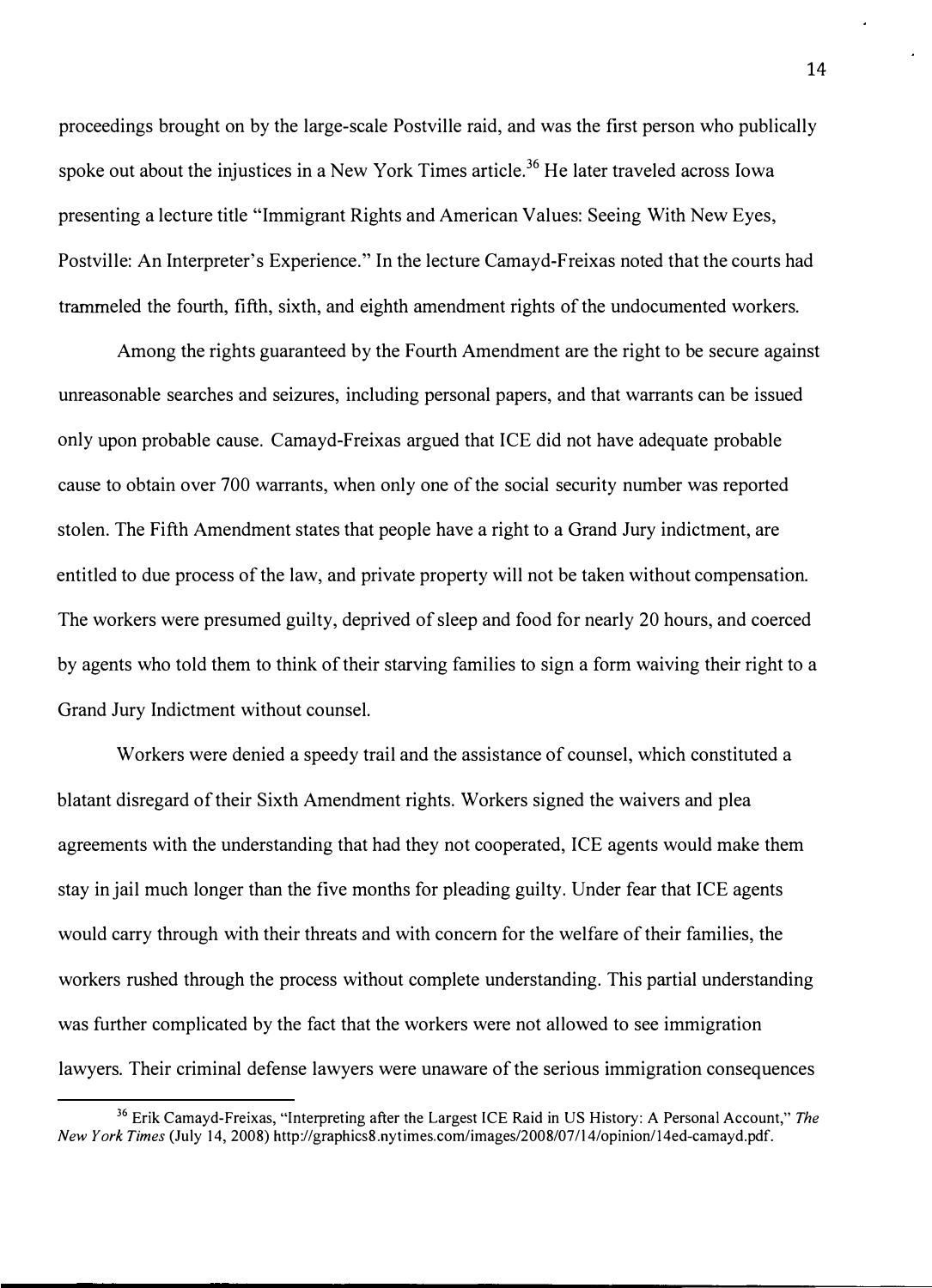to pleading guilty to a criminal charge. Some of the workers who may have qualified for refugee or asylum status in the United States would never be allowed back with a criminal record. Communication and time issues abounded and were further compounded by the court rushing attorney-client meetings in order beat habeas corpus regulations. Last, the Eighth Amendment states that excessive bail will not be imposed nor cruel and unusual punishment. ICE agents used the fact that the workers were being held on an immigration detainer to threaten them with more time in jail. With an immigration detainer, people can be held indefinitely without bail, just for suspicion of an immigration violation. The aforementioned use of the workers concern for their family as coercion could be seen as cruel and unusual punishment. $37$ 

#### Aftermath in Postville

As soon as people in Postville realized that ICE had come to raid Agriprocessors, a panic broke out. Many people, terrified that ICE would carry out its infamous house raids, raced to the churches in town. That afternoon, Postville's school began coordinating with church leaders to make lists of students at the school and adults seeking refuge at the churches in order to transport children not picked up at the school to their parents. By seven o'clock that night, St. Bridget's church was housing 400 adults and children too afraid to go home.<sup>38</sup> A similar situation occurred at the Presbyterian Church. Townspeople brought blankets and food to be cooked in the churches' kitchens.

<sup>&</sup>lt;sup>37</sup> Eric Camayd-Freixas, "Immigrant Rights and American Values: Seeing With New Eyes, Postville: An Interpreter's Experience," Lecture, Cedar Falls, Iowa, March 9, 2010, http://www.arch.pvt.k12.ia.us/HispanicMinistry/pdf/immigrationflyer.pdf, for interpretations of constitutional shortcomings and "Bill of Rights," Legal Information Institute, accessed December 8, 2013, http://www.law.comell.edu/constitution/billofrights, for amendment rights.

**<sup>38</sup>**Sister Mary McCauley, "The Postville, Iowa Immigration Raid, May 12, 2008," Archdioceses of Dubuque, accessed December 11, 2013, http://www.arch.pvt.k12.ia.us/postvillerelief/pdf/dayofraid.pdf.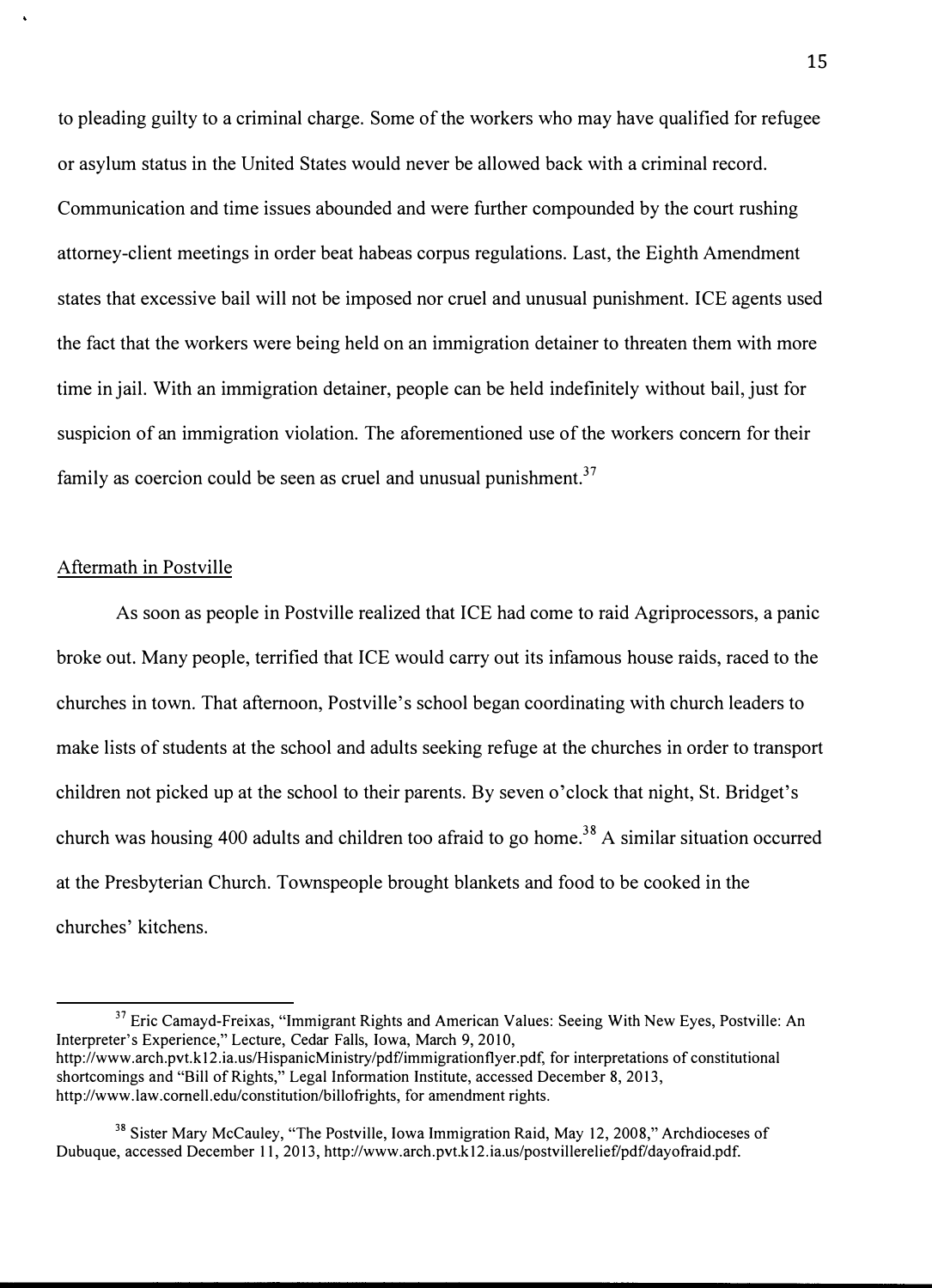At the Presbyterian Church, for three days and nights, people slept in the fellowship hall and were fed by their generous neighbors. At night, the doors were locked and church leaders stayed in the entry hall. By the third night after the raid, many people had gone back to their homes. Unfortunately, an Iowa, Chicago, and Eastern (IC&E) Railroad car pulled into town and mistakenly word got out that 'ICE' had come back. Terrified that ICE really was back, people ran toward the churches. They were crying, some with children in tow, banging on the doors to be let in.<sup>39</sup>

Shortly after the raid, 56 people (mostly women) were sent back to Postville to care for their children, many of who were United States citizens. The women were sent back to Postville with global positioning system ankle tracking devices. The hard-working women, many of whom had endured long hours and often physical abuse at Agriprocessors to make ends meet for their families, had to rely on charity of the churches and the food bank to house and feed their families. Many women had young children who needed constant care, however, during the two hours their tracking devices needed to be plugged into the wall to charge they were unable to move or adequately tend to their children. The recommended time to wear ankle-tracking devices is 30 days, but the Postville women had to wear them for over a year and a half. $40$ 

The raid traumatized many of the children who experienced it. Families and teachers reported behavior changes such as depression, anxiety, bullying, and changes in grades. Some children would wake in the night terrified that ICE was taking them or their family members, and others reported incidents of bed-wetting in children who never had the problem prior to the

<sup>&</sup>lt;sup>39</sup> Harold and Dona Peck, Interviewed by RaeAnn Swanson, Postville, IA, November 29, 2013. Interview on hand with the author.

**<sup>40</sup>**Luis Argueta and Vivian Rivas, "AbUSed: the Postville Raid," Maya Media, 2010.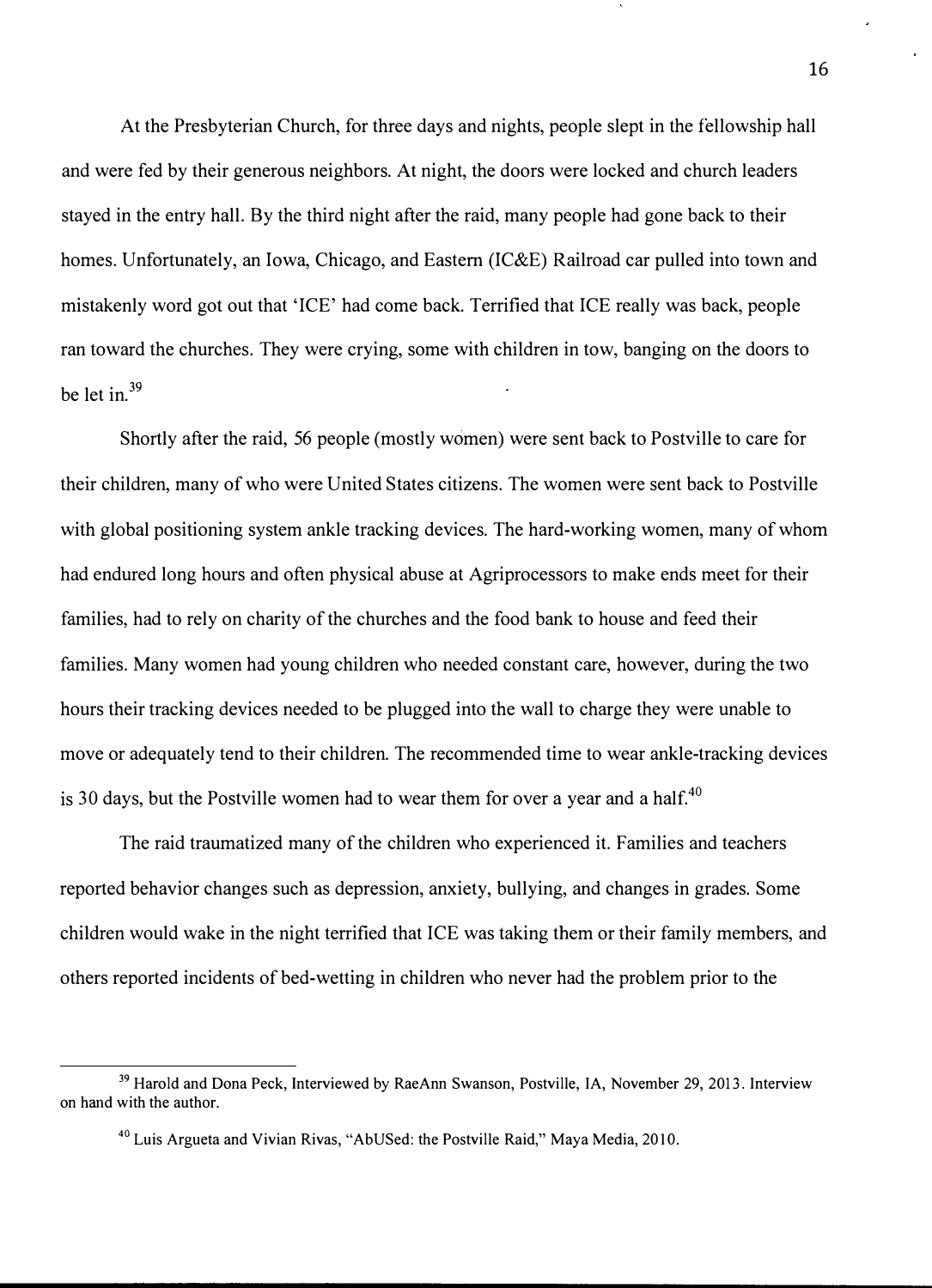raid.41 Many families were literally divided when husbands, wives, mothers, fathers, sons, or daughters were deported after the raid. In a few cases, mothers were too afraid to tell ICE that they had children in Postville and were deported. Pedro Arturo Lopez Vega and his sister Samantha's mother was deported, and they could only communicate with her through letters. Other families had to take their children to Mexico or Guatemala. One mother described how Calderas, Guatemala became inundated with unemployed workers after the raid and there were no jobs. She stood in her house with her daughter, an American citizen. She said, "Some days we have food, some days we don't. I see that she has stopped growing ... I'd like to return to the U.S.  $\ldots$  I want her to grow up in her country."<sup>42</sup>

For nearly all Iowans, 2008 represented a year of tragedies and trials. The Postville raid, the tornado in Parkersburg, and the statewide flooding all caused physical harm and damage to people and their property, to businesses and community institutions, and had negative psychological effects on the people that experienced them. While insurance and government funding helped tornado and flood victims, agencies like FEMA were silent and unsympathetic when it came to the precarious situation in Postville.<sup>43</sup> Postville, in one afternoon, lost nearly one fifth of its population. Many families left Postville because they feared that ICE would return to Agriprocessors. Businesses closed their doors, properties sat empty, property owners went bankrupt because most of their tenants left, and taxes did not cover the cost of services for the

<sup>&</sup>lt;sup>41</sup> Eric Camayd-Freixas, "Immigrant Rights and American Values: Seeing With New Eyes, Postville: An Interpreter's Experience," Lecture, Cedar Falls, Iowa, March 9, 2010, http://www.arch.pvt.kl2.ia.us/HispanicMinistry/pdf/immigrationflyer.pdf.

<sup>&</sup>lt;sup>42</sup> Luis Argueta and Vivian Rivas, "AbUSed: the Postville Raid," Maya Media, 2010.

<sup>43</sup>Ron Scherer, "Parkersburg, Iowa, Emerges as Model for Tornado Recover," *Christian Science Monitor*  (June 7, 2011), the tornado resulted in nearly seven million dollar cleanup of which FEMA paid nearly six million. Betsy Rubiner, "A Year After the Flood, Cedar Rapids Struggles," *TIME* ( June 17, 2009), the 2008 flooding caused nearly ten billion dollars of damage and Iowa was granted nearly 789 million dollars in federal money.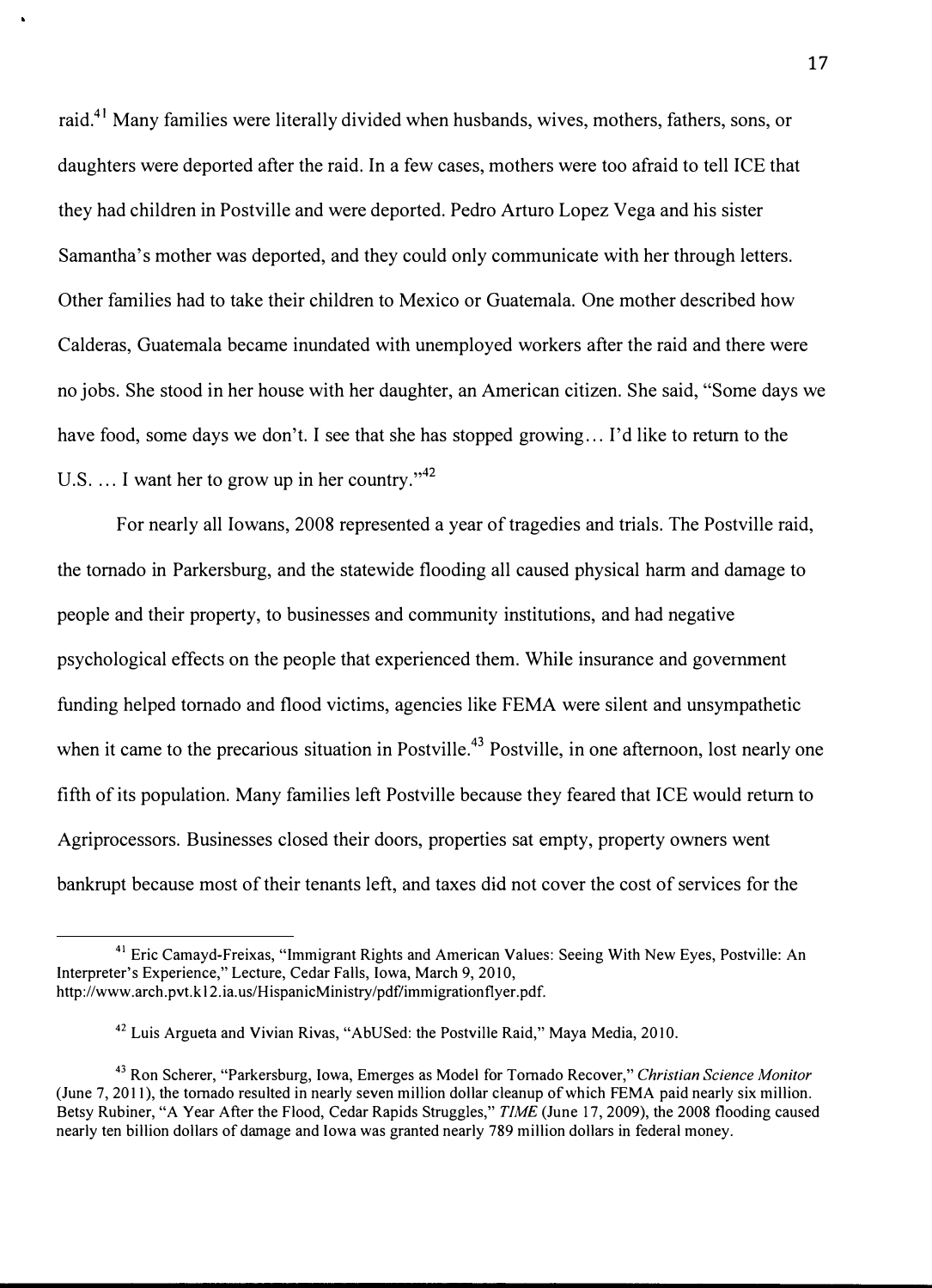town. Further, Agriprocessors took a hit in productivity that affected a wide range of economic relationships. Many people lost business because of the Postville raid including farmers who supplied chicken and cattle, famers who supplied feed for the animals, truck drivers who transported the products, and merchants who sold the products in their stores. An estimated seven American jobs were lost for every one migrant worker that was deported.<sup>44</sup>

Erik Camayd-Freixas estimated that the Postville raid cost taxpayers nearly 10 million dollars in carrying out the raid and removal and the five-month detention. Iowa lost nearly 300 million dollars per year in regional business, and Postville's sister cities lost nearly seven million dollars in remittances.<sup>45</sup> The Postville community and nongovernmental organizations were burdened with paying for food, medical bills, and rent. St. Bridget's Catholic Church was spending nearly 80,000 dollars a month to support its members left unable to work after the raid.<sup>46</sup> When the Postville city council declared an economic and humanitarian disaster in November of 2008, FEMA and state agencies offered no help.<sup>47</sup>

## The Fate of Agriprocessors and Sholom Rubaskin:

Agriprocessors could not bounce back after the raid because few people wanted to take the positions that the arrested workers had filled. Managers tried hiring legal workers from employment agencies across the United States. Many of the people willing to come to Iowa to work in a slaughterhouse were homeless or ex-convicts with few employment options. Increased

**<sup>44</sup>**Camayd-Freixas, *US Immigration Reform and Its Global Impact,* 143.

**<sup>45</sup>**Erik Camayd-Freixas, "Raids, Rights, Reform: The Postville Case and the Immigration Crisis" *DePaul Journal for Social Justice,* 2 (Fall 2008) 3.

**<sup>46</sup>**Wayne Drash, "Priest: 'Nobody Can Tell Me to Shut Up,"' *CNN.com* (October 15, 2008).

<sup>&</sup>lt;sup>47</sup> Cornelia Butler Flora and Jan L. Flora, "Postville, Iowa: Lessons for Immigration Reform," accessed December 11, 2013, http://migrationfiles.ucdavis.edu/uploads/cf/files/2009-may/flora.pdf, 8.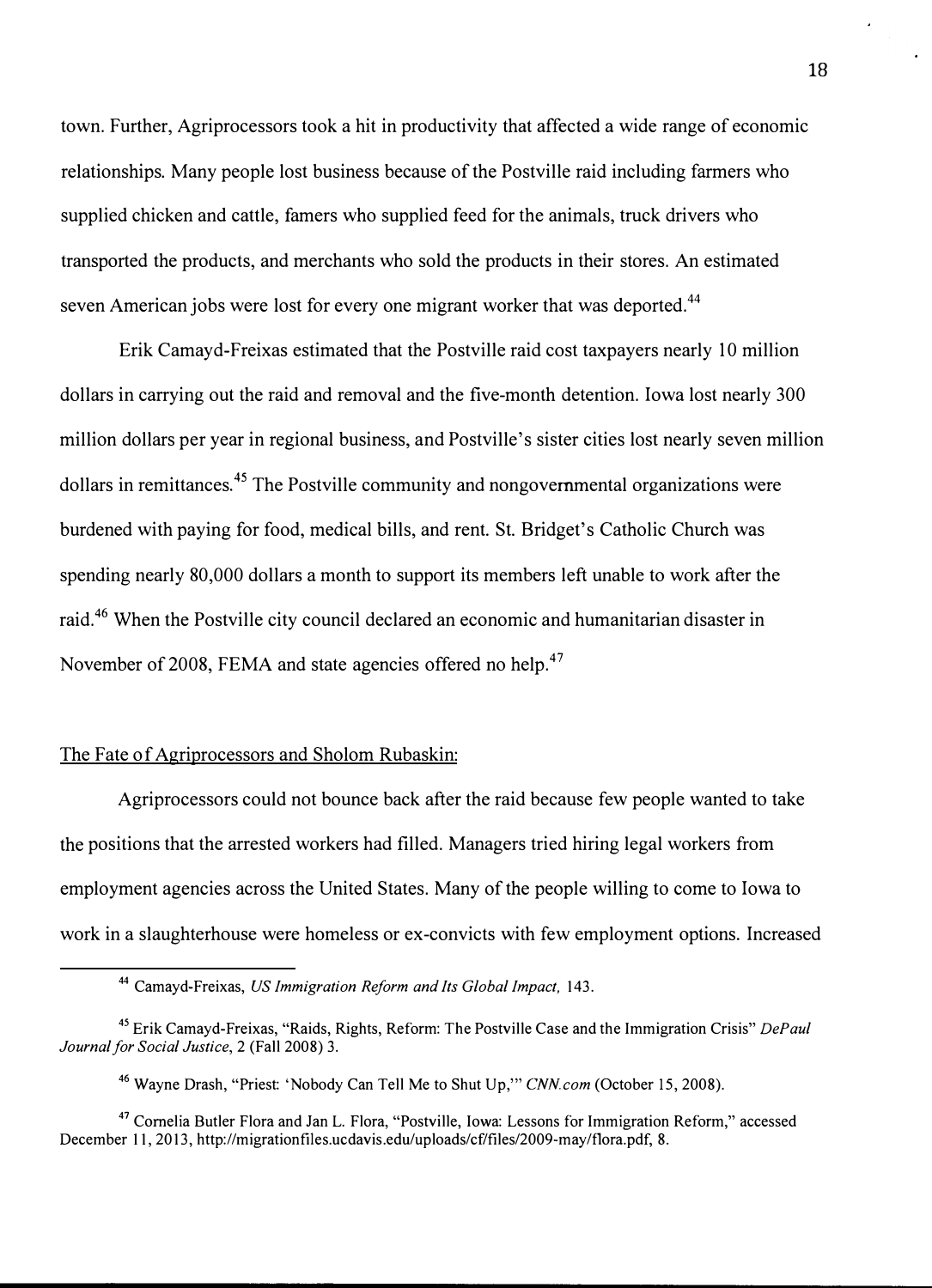crime in Postville shortly followed in the wake of their arrival. Later refugee populations would come and go, as transient slaughterhouse workers are known to do.<sup>48</sup> In November of 2008 Agriprocessors declared bankruptcy. A Canadian company, SFH Industries, bought Agriprocessors at auction for 8.5 million dollars. The selling coast was nearly 16 million dollars short of what Agriprocessors owed its employees and creditors. The plant was renamed AgriStar and never regained pre-raid production levels.<sup>49</sup>

In November 2008 Sholom Rubaskin was arrested on charges that included harboring illegal immigrants and aiding and abetting aggravated identity theft and document fraud. He also faced nearly 9,000 counts of child labor violations for employing at least 32 people under the age of 18. 50 In 2009 the immigration charges against Rubashkin were dropped, and at the 2010 trial for the child labor violation, the court found him not guilty of knowingly or deliberately employing minors.<sup>51</sup> In June of 2010, Linda Reade, whose limited participation in the Postville raid called her impartiality into question, sentenced Rubashkin to 27 years in prison and 27 million dollars in restitution to the First Bank Business Capitol in St. Louis, for his 86 counts of financial fraud. <sup>52</sup>

Based on new evidence gleaned from a Freedom of Information Act (FOIA) document that stated that Judge Reade had known about the Postville raid six months before it occurred, Rubashkin's lawyer filed a motion for a new trial. In October 2010, Judge Reade, denied the

<sup>48</sup>Grey, Devlin, and Goldsmith. *Postville, U.S.A.,* 75-79.

<sup>49</sup>Rebecca Dube, "New Owner of Agriprocessors Faces Old Questions About Its Plan for the Company," *The Jewish Daily Forward* (July 22, 2009).

<sup>50</sup>Wayne Dash, "Former Manager of Largest U.S. Kosher Plant Arrested," *CNN.com* (October 30, 2009).

 $51$  Luis Argueta and Vivian Rivas, "AbUSed: the Postville Raid," Maya Media, 2010.

<sup>52</sup>Julie Preston, "27-Year Sentence for Plant Manager," *New York Times* (June 21, 2010).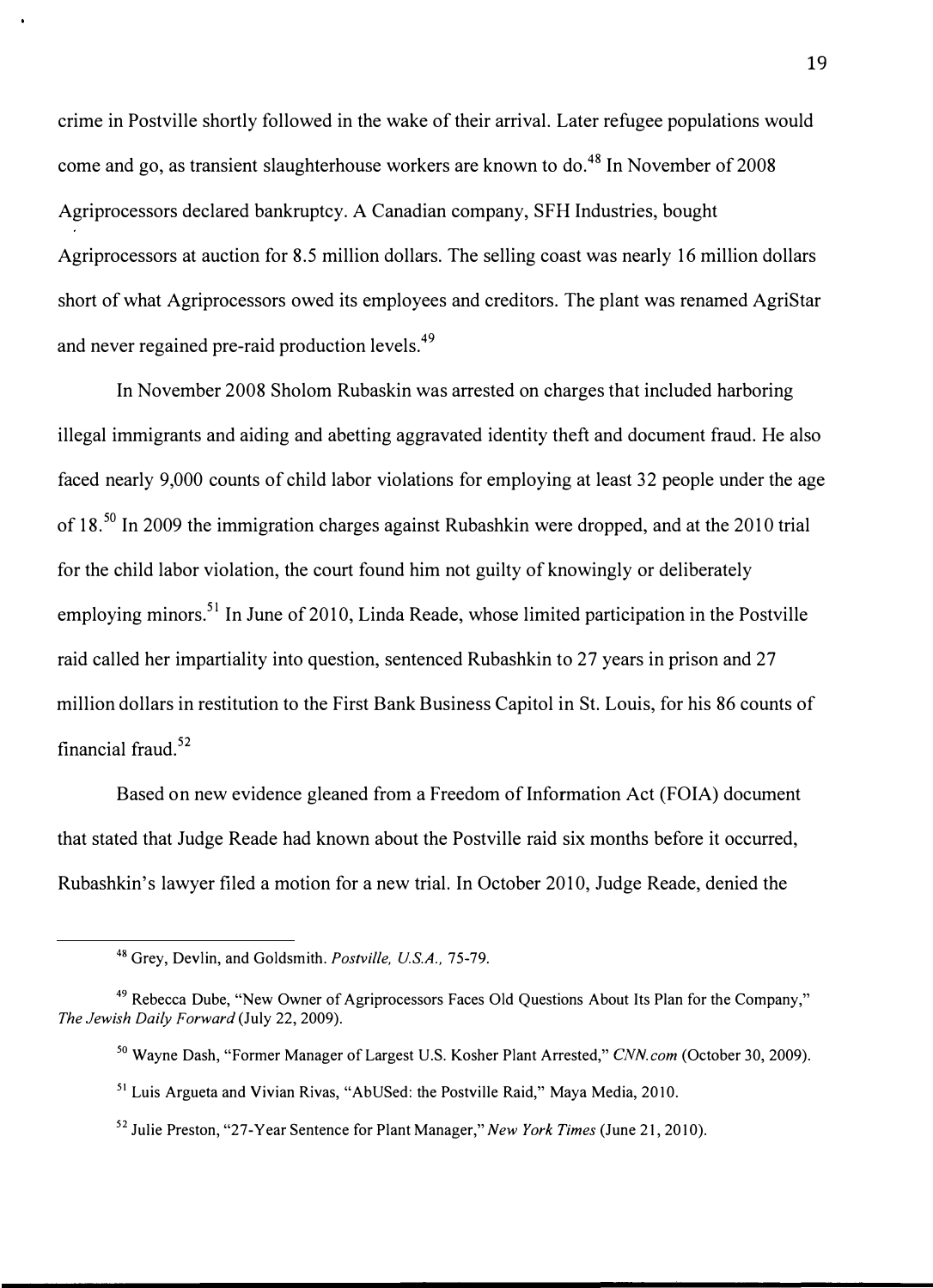motion for a new trial.<sup>53</sup> In 2012, Rubashkin's attorneys petitioned the Supreme Court to hear his case, but it was later denied. The 27-year sentence Rubashkin received for a nonviolent crime with no prior convictions, created substantial backlash. Professors and legal experts have called for a change in charges since there is no legal precedence for such a strict ruling and because for 54 year-old Rubashkin, the now 25 years could be a life sentence.<sup>54</sup>

## Legislation and Raids After Postville:

Two key pieces of legislation were passed after the Postville raid. If either Flores-Figueroa v. United States or Kentucky v. Padilla had occurred before May 12<sup>th</sup>, 2008, the trials would have had a much different outcome. Flores-Figueroa was a Mexican citizen who came to the United States to work. It was later discovered that the social security number he gave his employer was not his and he was charged with aggravated identity theft. The defendant challenged the previously accepted idea that the word 'knowingly' in the charges (knowingly transfers, possesses, or uses, without lawful authority, a means of identification of another person) only applied to not only knowingly transferring, possessing, or using an unlawful identification but also to knowing that it belonged to another person. Decided in May 2009 in a unanimous vote, the Supreme Court ruled that the word knowingly applied throughout the whole sentence, meaning unknowing immigrants could not be charge with aggravated identity theft.<sup>55</sup> Had Flores-Figueroa occurred a year earlier, prosecutors would have lost their leverage against

<sup>&</sup>lt;sup>53</sup> "Motion for a New Trial," Justice for Sholom, accessed December 11, 2013, http://justiceforsholom.org/the-story/motion-for-new-trial.

<sup>54</sup>Julie Preston, "Life Sentence Is Debated For Meat Plant Ex-Chief," *The New York Times* (April 28, 2010).

*<sup>55</sup>*Flores-Figueroa v. United States, 08-108 (U.S. Supreme Court, 2009), accessed December 1 1 , 2013, http://www.supremecourt.gov/opinions/08pdf/08-l 08. pdf.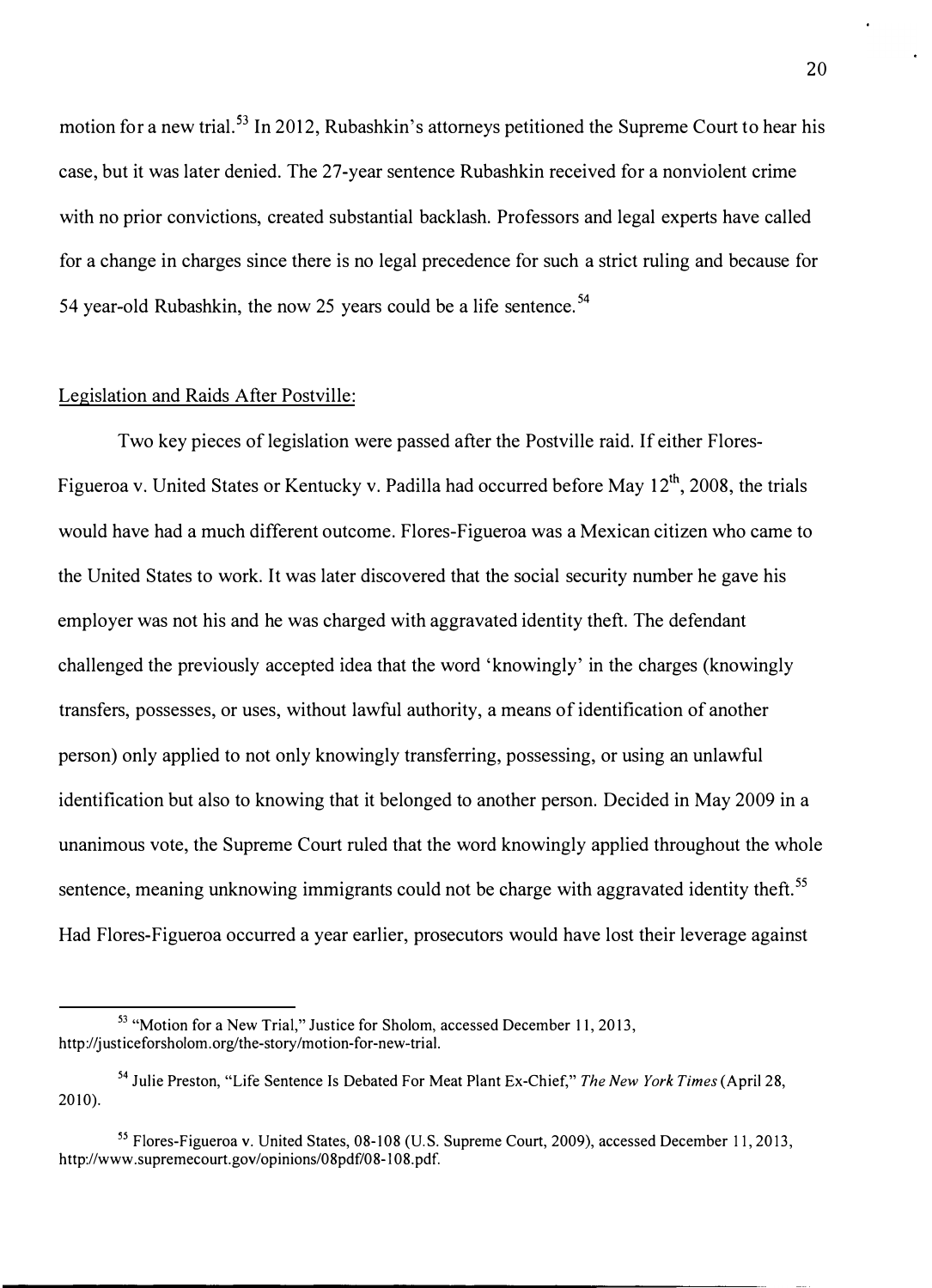the undocumented workers in the Postville case, they would not have been charged as criminals, and they would have been promptly deported.

In Padilla v. Kentucky, Jose Padilla, a legal immigrant to the United States was caught transporting marijuana, was told by his defense attorney that it would not affect his status in the United States if he plead guilty. After pleading guilty he was sentenced to deportation, which his counsel had failed to make clear. He challenged the ruling, citing that his Sixth Amendment right to assistance of counsel had been violated. The Supreme Court ruled in March 2010 with a seven to two vote that Padilla's defense had been deficient. Padilla v. Kentucky made it necessary for all immigrants to be counseled by immigration lawyers or defense attorneys well versed in immigration law. Now, in order for the Sixth Amendment rights to be met, they had to be informed of the immigration consequences.<sup>56</sup> Because the Postville workers were charged with a federal felony, many who plead guilty will never be lawfully admitted to the United States. Had the Postville workers been allowed to speak with immigration lawyers they might not have plead guilty so quickly.

Just months after the Postville raid, ICE conducted an even larger worksite raid at Howard Industries in Laurel, Mississippi. On this August 25<sup>th</sup>, 2008 raid 595 workers were arrested. Many faced immigration charges, but only eight received criminal charges. The overall negative public opinion surrounding the Postville raid made judges and law officials wary of cooperating on the same scale that the District Court of Northern Iowa had. After these two large worksite raids that targeted immigrants, many people spoke out against criminalization of immigrants and called for immigration reform in the United States. While some worksite raids still occurred When President Obama took office in 2009, they were never as large as Laurel,

<sup>&</sup>lt;sup>56</sup> Padilla v. Kentucky, 08-651 (U.S. Supreme Court, 2010), accessed December 11, 2013, http://www.supremecourt.gov/opinions/09pdf/08-65 l. pdf.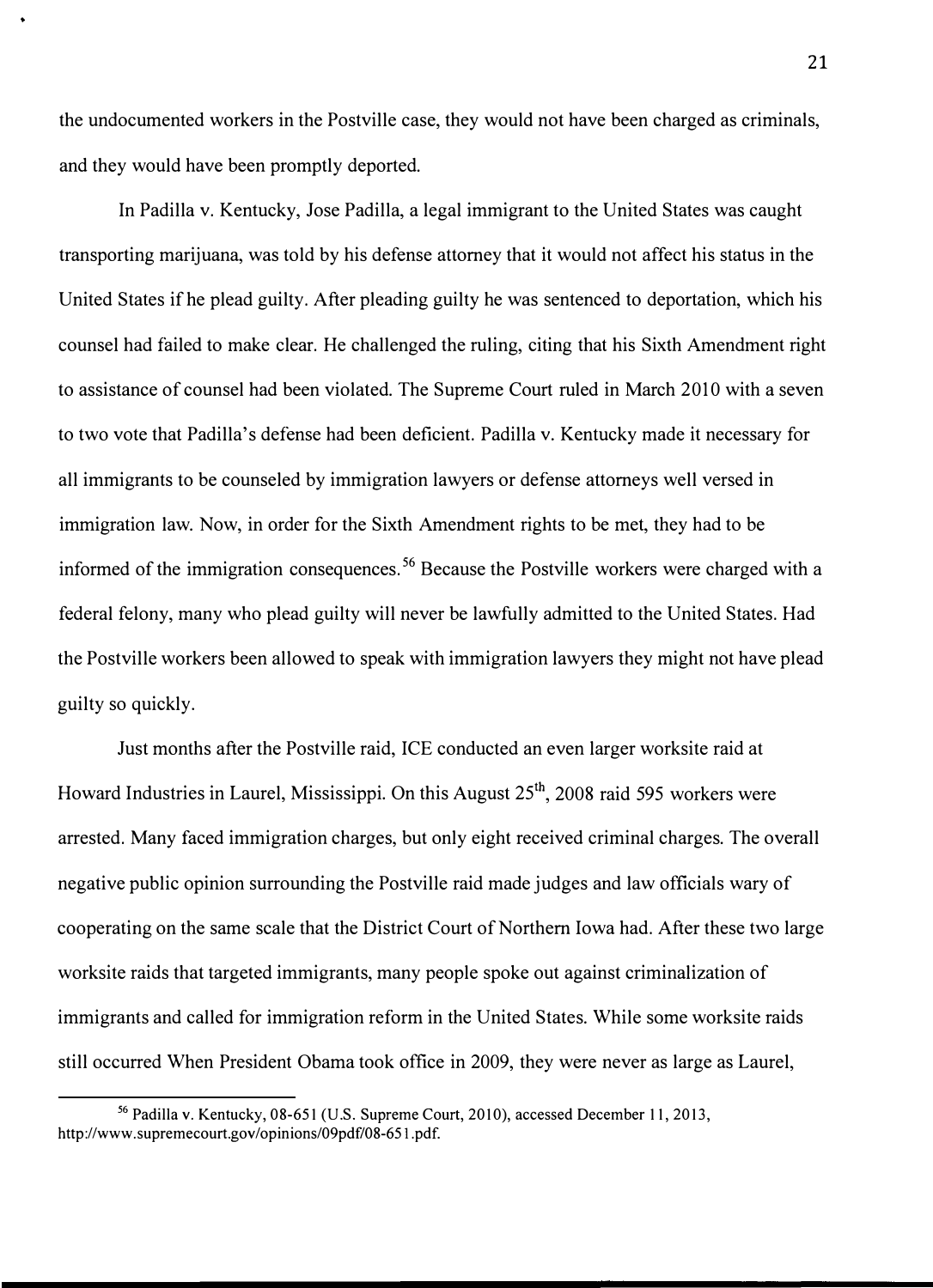Mississippi or the Postville raid. Many undocumented workers were screened out of employment positions by E-Verify, a new social security screening technology. These "paper-raids" still displace workers, threaten families, and challenge the economic viability of communities that rely on migrant labor. <sup>57</sup>

#### Conclusion

Currently, Postville shows signs of a healing community, but the raid remains a central part of the town's identity. The injustices carried out at Agriprocessors and at the subsequent trials also became part of the national dialogue of immigration policy in the United States. Many of the children affected by the raid have since grown up and some of them have graduated high school, fulfilling their parents' dream of obtaining an education for their children. Some families that were tom apart by the Postville raid have been reunited by the work of pro-bono immigration lawyers like Sonia Parras Konrad who are working to file for U-Visas for as many Postville victims that are applicable. U-Visas are allotted to workers who experienced any physical, sexual, or emotional abuse at Agriprocessors. As of May 2013, 40 people had received U-Visas. The Visas allow four years of temporary legal immigrant status in the United States, but after three years, they would be eligible to apply for a green card.<sup>58</sup> Luis Argueta the producer of AbUSed, is currently working on a new documentary titled The U-Tum: A Transformational Story. The U-Tum follows those Postville victims who received U-Visas and the community that stood behind them and others who remained in Postville. A trailer has been released but the documentary will be coming soon.<sup>59</sup>

<sup>57</sup>Camayd-Freixas, *US Immigration Reform and Its Global Impact,* 166-168.

<sup>58</sup>"After Postville Raid, Advocates Hope Next Step ls Immigration Reform," *The Gazette* (May 5, 2013).

*<sup>59</sup>*"The U- Tum: A Transformational Story," Maya Media Corp, accessed December 9, 2013, http://www.theutumfilm.com/welcome.html.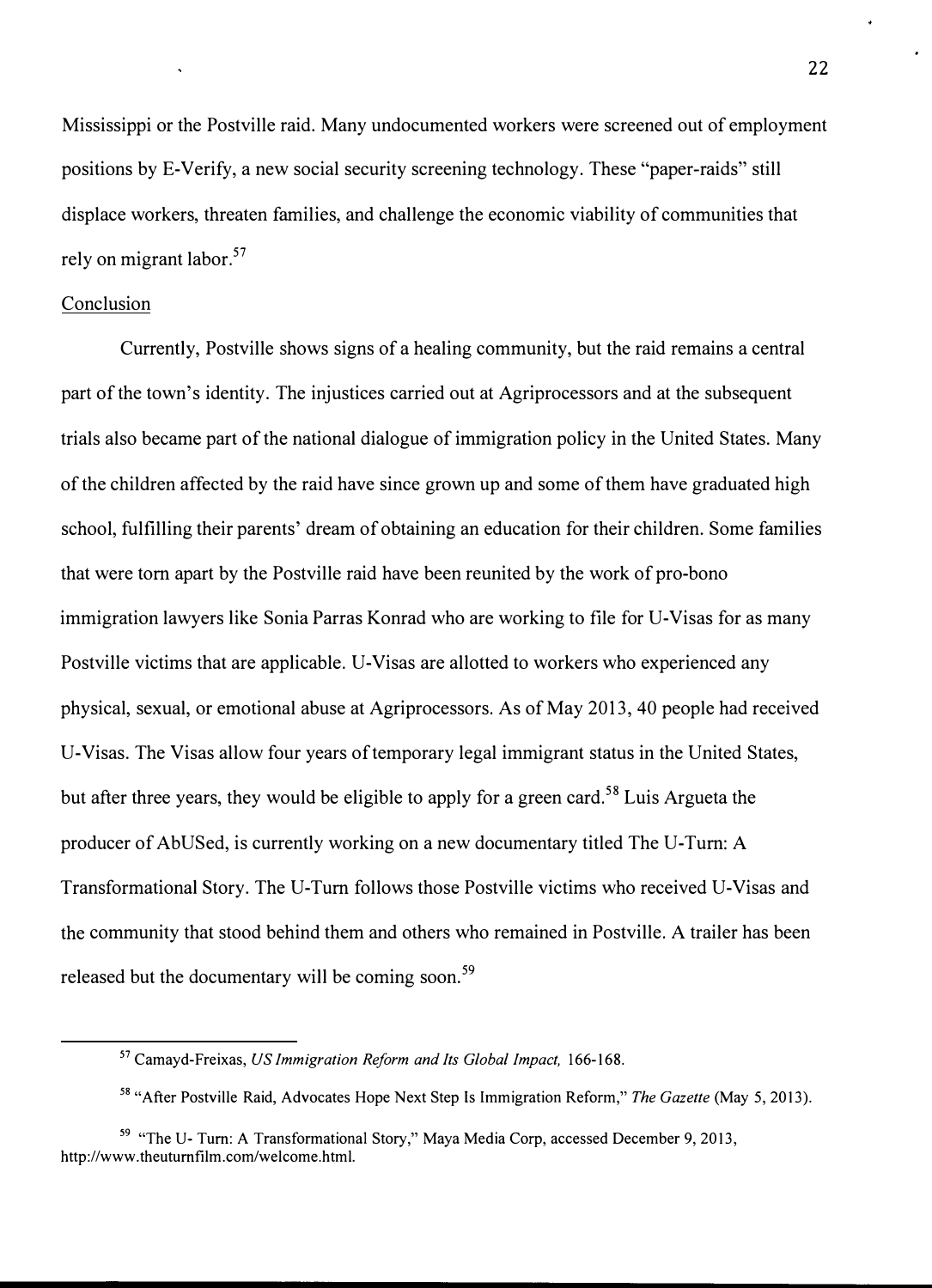Whether the raid was carried out as a lesson for undocumented workers or their employers or as a large scale, collaborative experiment between law enforcement and judicial enforcement, the public may never know. That community solidarity and human compassion is alive and well in Postville is something that everyone can be certain about. While some people would condemn immigrants and undocumented workers for coming to the United States, others embrace diversity and would like to see the United States become a more open and understanding nation. The tragedy experienced by the workers and their families before, during and after the raid in 2008 served to educate many people on the issues of migration and deportation, workplace abuses of undocumented workers, and the unconstitutional practices implemented in large-scale raids. The story of the Postville has inspired a call for immigration reform in the United States from people in all walks of life and from areas across the globe.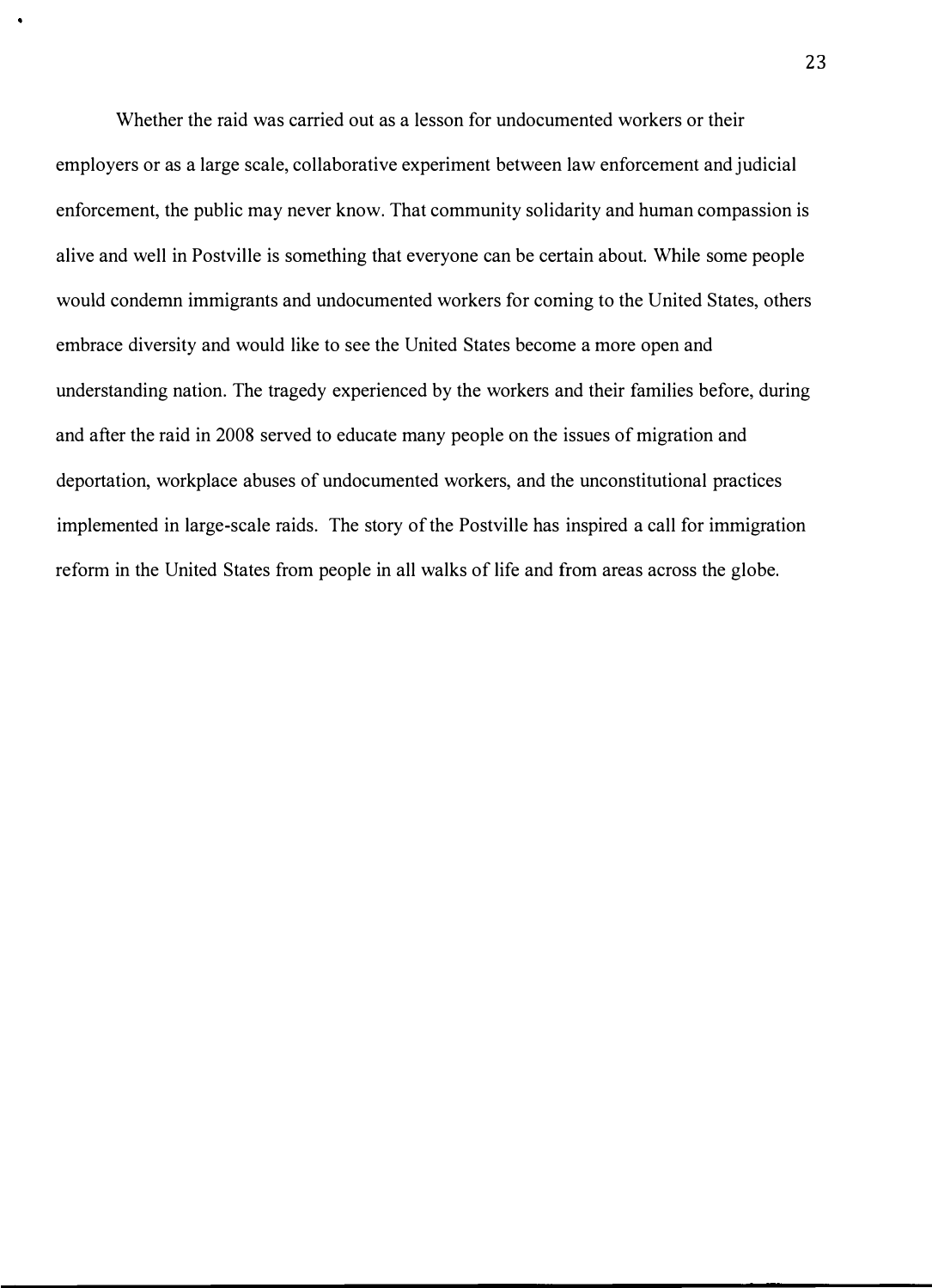# Bibliography

- "After Postville Raid, Advocates Hope Next Step Is Immigration Reform." *The Gazette.* May 5, 2013.
- "Agriprocessors Report." United Food and Commercial Workers Union. Accessed December 7, 2013. http://www.lexisnexis.com/Community /immigration-law/cfsfilesystemfile.ashx/ key/CommunityServer. Components. SiteFiles/ImmigrationLawPDF s/Agridocl.pdf.
- American Civil Liberties Union. "Immigration Raids: Postville and Beyond." Submitted to the U.S. House of Representatives Committee on the Judiciary, Subcommittee on Immigration, Citizenship, Refugees, Border Security, and International Law. July 24, 2008.
- American Civil Liberties Union. "ACLU Demands Government Restore Basic Legal Protections To Meatpacking Workers Arrested In Iowa Raids." May 21, 2008. https://www.aclu.org/immigrants-rights/aclu-demands-government-restore-basic-legalprotections-meatpacking-workers-arrest.
- American Civil Liberties Union. "Faces of Justice Denied Immigrant Workers in Iowa." December 10, 2010. https://www.aclu.org/human-rights-immigrants-rights/faces-justicedenied-immigrant-workers-iowa.
- American Civil Liberties Union. "Government "Manuel" Distributed to Iowa Defense Lawyers." July 31, 2008. https://www.aclu.org/immigrants-rights/government-manualdistributed-iowa-defense-lawyers.
- Argueta, Luis and Vivian Rivas, "AbUSed: the Postville Raid," Maya Media. 2010.
- "Bill of Rights." Legal Information Institute. Accessed December 8, 2013. http://www.law.comell.edu/constitution/billofrights.
- Bloom, Stephen. *Postville: A Clash of Cultures in Heartland America.* New York: Harcourt, 2000.
- Brosna, Greg and Jennifer Szymaszek. "In the Shadow of the Raid." MCO Film Works. 2009.
- "City of Postville, Iowa: Hometown to the World." City of Postville. Accessed December l, 2013. http://www.cityofpostville.com/index.html.
- Camayd-Freixas, Erik. Affidavits of Two Guatemalan Prisoners From the Postville Raid. Testimony of Marvin Danilo Perez-Gomez. November 15, 2008.
- Camayd-Freixas, Erik. Affidavits of Two Guatemalan Prisoners From the Postville Raid. Testimony of Mardoqueo Valle Callejas. November 15, 2008.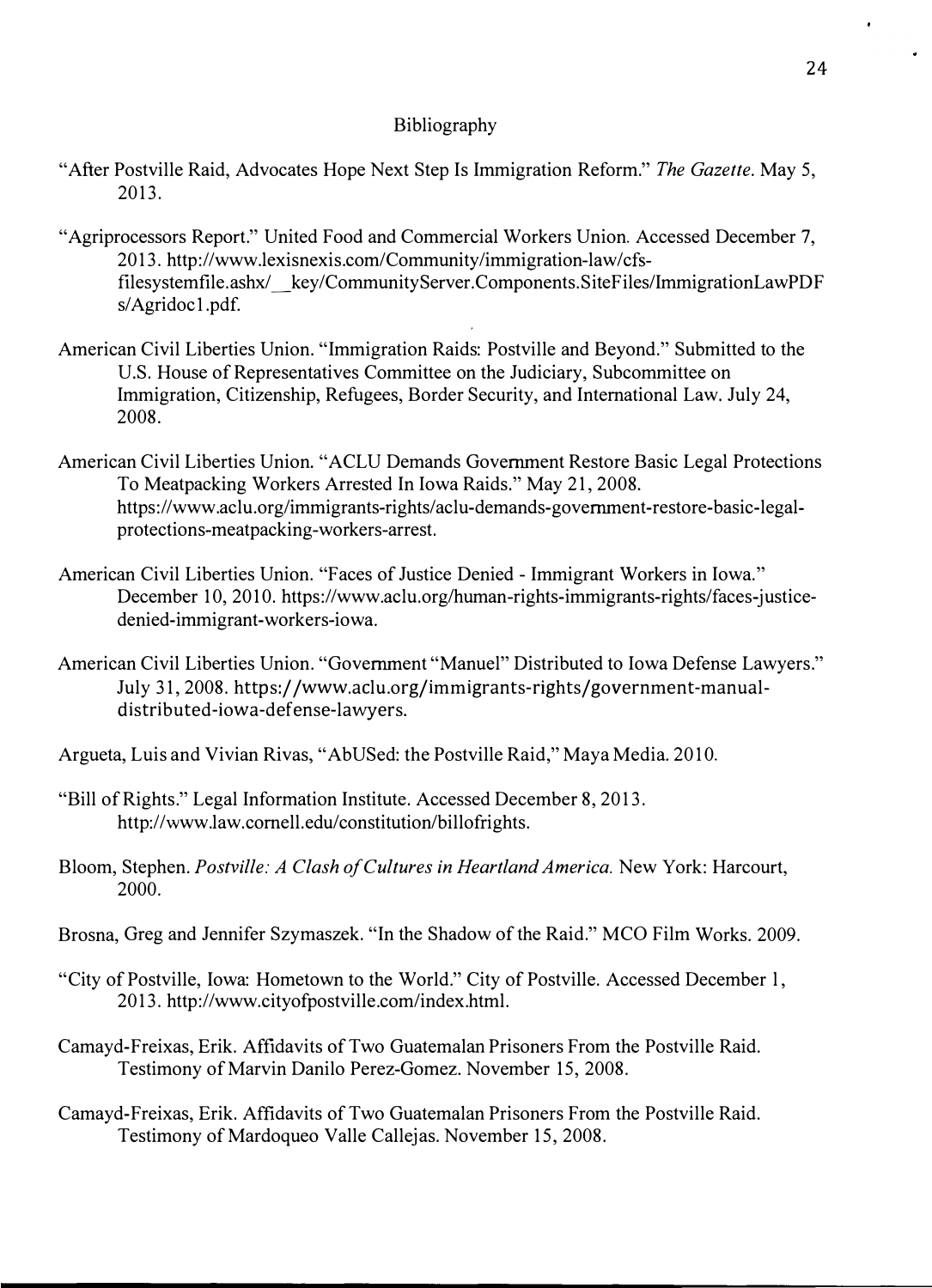Camayd-Freixas, Erik. "A Matter of Interpretation." *Progressive*, 72. November 2008. 18-26.

- Camayd-Freixas, Erik. Brief to the Senate Judiciary Committee Regarding the Nomination of Asua Stephanie Rose for US Attorney for the Northern District of Iowa and the Inquiry into the Postville Prosecutions of May 12-23, 2008. November 4, 2009.
- Camayd-Freixas, Erik. "Immigrant Rights and American Values: Seeing With New Eyes, Postville: An Interpreter's Experience." Lecture, Cedar Falls, Iowa, March 9, 2010. http://www.arch.pvt.k12.ia.us/HispanicMinistry/pdf/immigrationflyer.pdf.
- Camayd-Freixas, Erik. "Interpreting after the Largest ICE Raid in US History: A Personal Account." *The New York Times.* July 14, 2008. http://graphics8.nytimes.com/images/2008/07/14/opinion/14ed-camayd.pdf.
- Camayd-Freixas, Erik. "Raids, Rights, Reform: The Postville Case and the Immigration Crisis." *DePaul Journal for Social Justice,* 2. Fall 2008. 1-24.
- Camayd-Freixas, Erik. *US Immigration Reform and Its Global Impact: Lessons From the Postville Raid.* New York: Palgrave Macmillan, 2013.
- Camayd-Freixas, Erik. "What Court Ruling on Identity Theft Means to Migrants." *La Prensa San Diego,* 33. June 12, 2009.
- "Cattle Congress Detention Facility for Postville Raid." Gazetteonline, video. Accessed December 7, 2013. http://www.youtube.com/watch?v<sup>=</sup>qAm-H8B5l4g.
- Cole, Rockne to Zoe Lofgren, July 24, 2008, http://graphics8.nytimes.com/packages/pdf/national/ColeLetter.pdf.
- Dash, Wayne. "Former Manager of Largest U.S. Kosher Plant Arrested." *CNN com.* October 30, 2009.
- Dash, Wayne. "Priest: 'Nobody Can Tell Me to Shut Up."" *CNN.com.* October 15, 2008.
- Dube, Rebecca. "New Owner of Agriprocessors Faces Old Questions About Its Plan for the Company." *The Jewish Daily Forward.* July 22, 2009.
- Flora, Cornelia Butler and Jan L. Flora. "Postville, Iowa: Lessons for Immigration Reform." Accessed December 11, 2013. http://migrationfiles.ucdavis.edu/uploads/cf/files/2009 may/flora.pdf.
- Flores-Figueroa v. United States. 08-108. U.S. Supreme Court, 2009. Accessed December 11, 2013. http://www.supremecourt.gov/opinions/08pdf/08-108. pdf.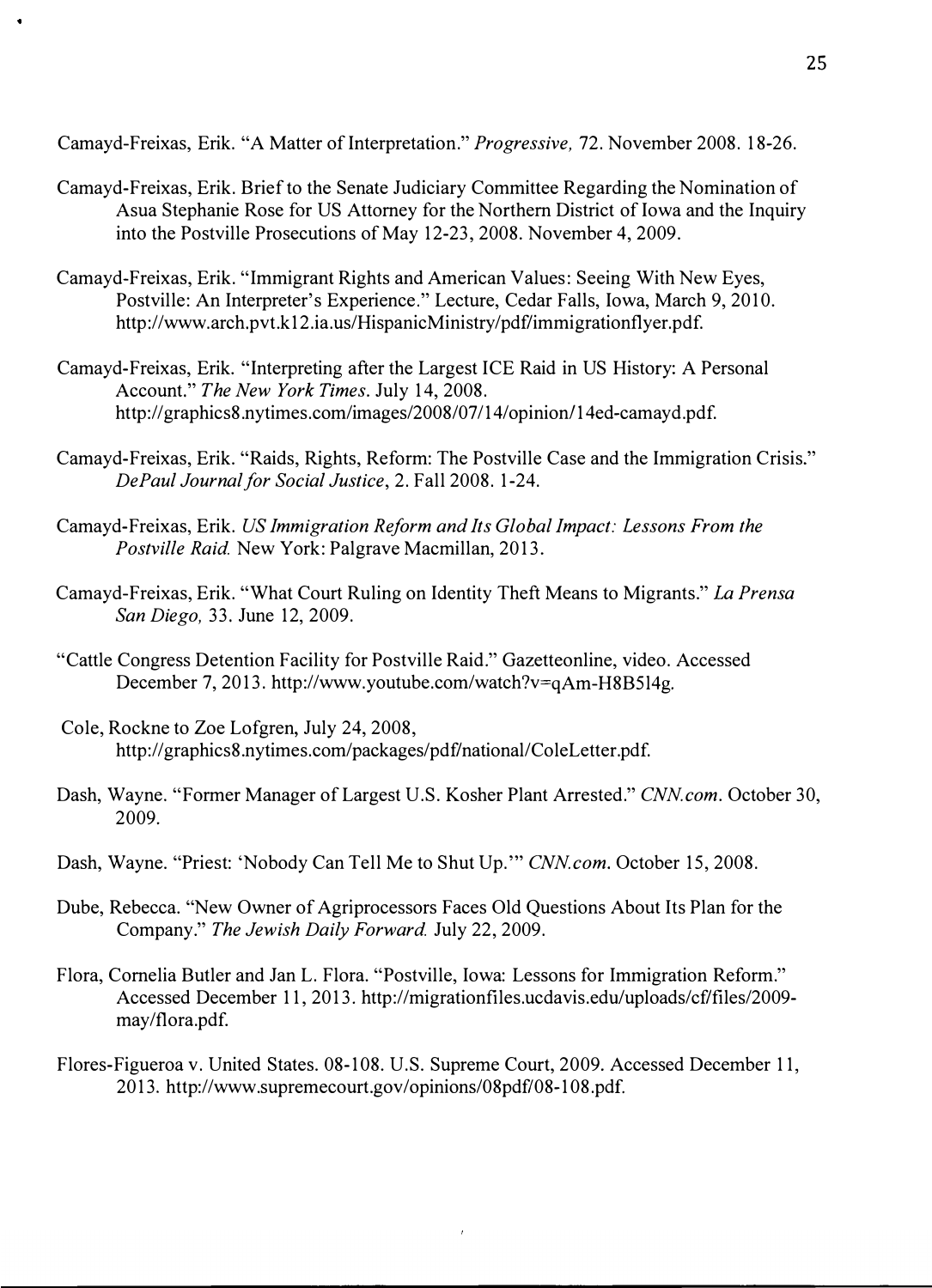- Greenberg, Amalia and Shanti Marin. "How Ice Threatens the Ethical Responsibilities of Key Players in Worksite Raids: Postville Study." *Human Rights Brief,* l 6. 2008.
- Grey, Mark A., Michele Devlin, and Aaron Goldsmith. *Postville, US.A.: Surviving Diversity in Small-Town America.* Boston: Gemma, 2009.
- Grey, Mark A. and Anne C. Woodrick. "Unofficial Sister Cities: Meatpacking Labor Migration Between Villachuato and Marshalltown, Iowa." *Human Organization,* 61. Winter 2002. 364-375.
- Grey, Mark A. and Anne C. Woodrick. "Welcoming New Iowans: A Guide for Christians and Churches." The University of Northern Iowa New Program Ecumenical Ministries of Iowa. Accessed December 11, 2013. http://www.bcs.uni.edu/icili/pdfs/Welcoming%20New%20Iowans-2nd%20Edition.pdf.
- Grey, Mark A. "Welcoming New Iowans: A Guide for Citizens and Communities, Building Respect and Tolerance for Immigrant and Refugee Newcomers." University of Northern Iowa-Iowa Center for Immigrant Leadership and Integration. Accessed December 11, 2013. http://www.bcs.uni.edu/icili/handbooks.
- Koh, Jennifer Lee. "Waiving Due Process (Goodbye): Stipulated Orders of Removal and the Crisis in Immigration Adjudication." *North Carolina Law Review,* 91. January 2013. 475-548.
- Leys, Tony. "Hope at Any Cost." *Des Moines Register.* November 26, 2008.
- "Mayan Languages: Our Diverse Culture." The Guatemalan-Maya Center. Accessed December 8, 2013, http://www.guatemalanmaya.org/index.php?q=featured/mayan-languages-ourdiverse-culture.
- McCauley, Sister Mary. "The Postville, Iowa Immigration Raid, May 12, 2008." Archdioceses of Dubuque. Accessed December 11, 2013. http://www.arch. pvt.k 12 .ia. us/postvillerelief/pdf/ dayofraid. pdf.
- Menjivar, Cecilia and Leisy J. Abrego. "Legal Violence: Immigration Law and the lives of Central American Immigrants." *American Journal of Sociology,* 117. March 2012.
- "Motion for a New Trial." Justice for Sholom. Accessed December 11, 2013. http://justiceforsholom.org/the-story/motion-for-new-trial.
- Motomura, Hiroshi. "The Curious Evolution of Immigration Law: Procedural Surrogates for Substantive Constitutional Rights." *Columbia Law Review,* 92. November 1992. 1625- 1704.
- Moyers, Peter R. "Butchering Statues: The Postville Raid and the Misinterpretation of Federal Criminal Law," Seattle University Law Review, 32. 2009. 651-687.